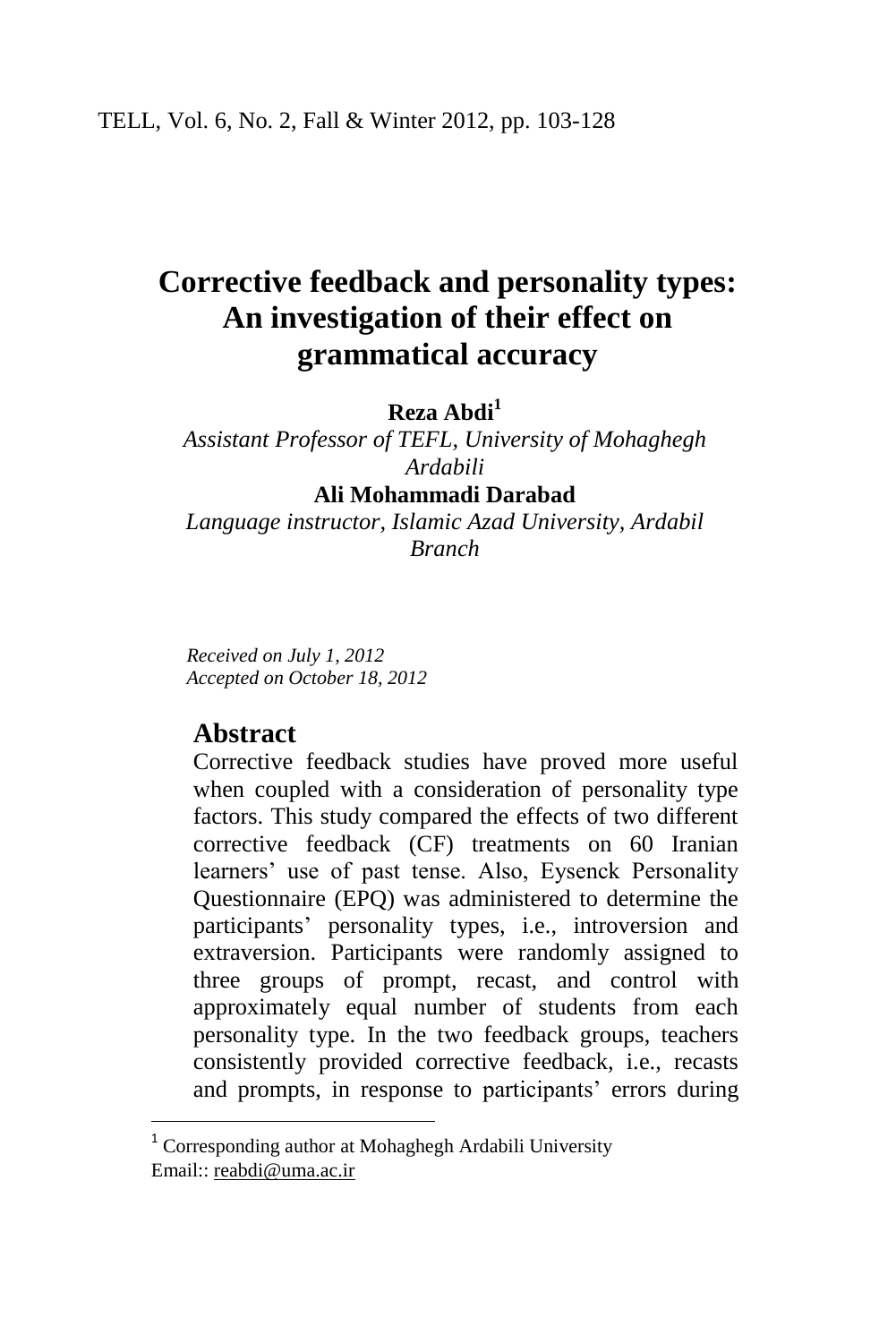the activities, whereas the control group only faced the placebo. Comparisons of the group means from both the immediate and delayed post-tests through a two-way ANOVA revealed that the CF conditions had a positive effect on the participants' grammatical accuracy. However, no significant relationship was seen for personality types and the interaction factor. Post-hoc analyses for both immediate and delayed tests revealed more significant gains by the prompt group as compared to the recast and the control group. The recast group also proved significantly better than the control group.

**Keywords**: corrective feedback, prompts, recasts, extraversion, introversion, speaking accuracy

## **1. Introduction**

Language proficiency in general can be seen mainly as the product of both psychological and linguistic conditions and options. From psychological point of view, learners differ in how successfully they adapt to, and profit from instruction. In order to predict learners' level of achievement and their ability to adapt to different methods of instruction and their capability to benefit from different learning and teaching strategies, some differences among the learners need to be taken into consideration. Individual differences (IDs) in such areas as aptitude, anxiety, motivation, and personality types are the most important of these differences. An investigation of the effects of ID variables on language learning in classroom has been the focus of a good number of studies (e.g., Ehrman, Leaver, & Oxford, 2003).

Sharp (2008) defines personality as a collection of behavioral patterns and emotional thought that are 'individual-specific' and are relatively stable over time. In the theory of personality, everyone is considered to be different and that individuals are characterized by their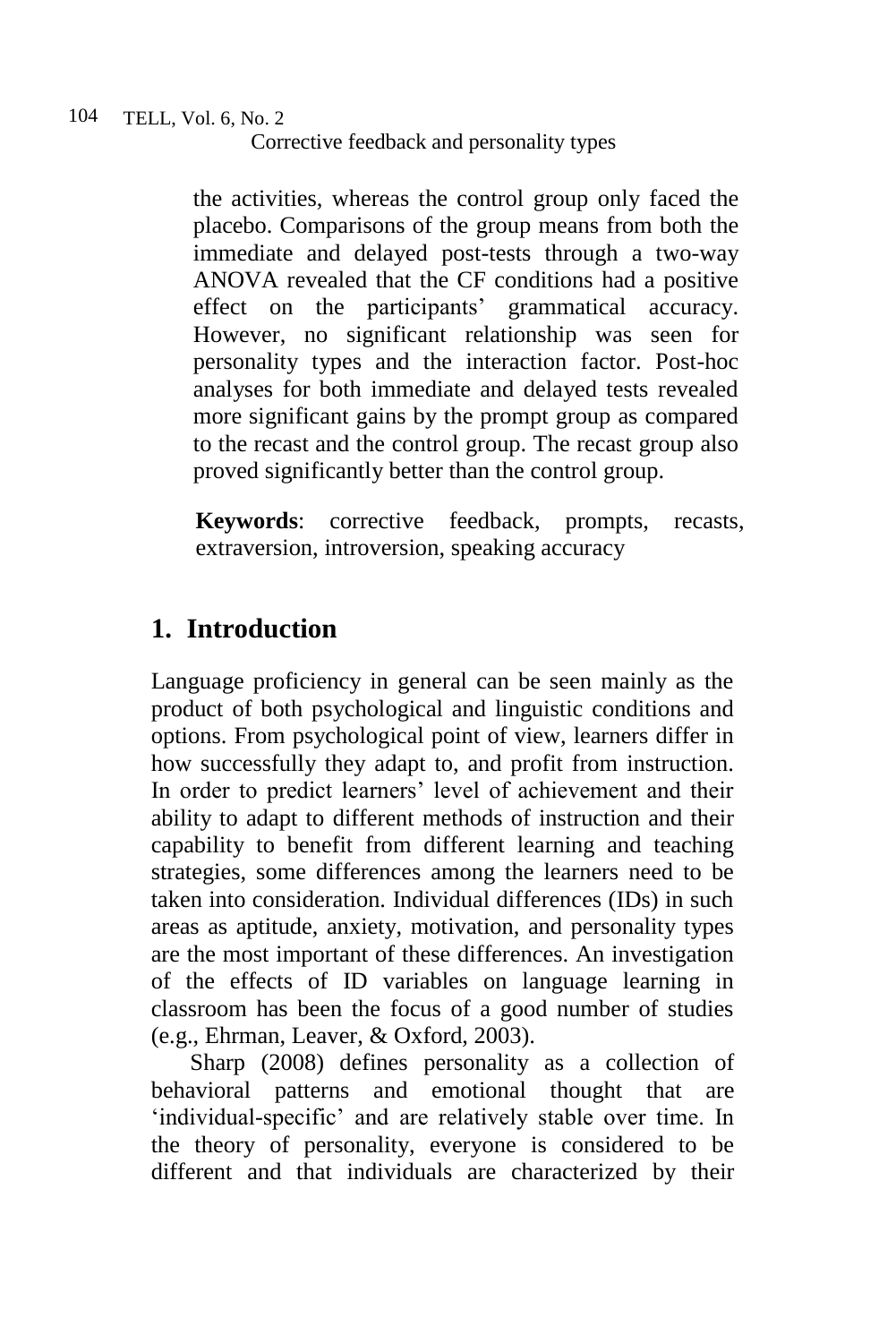unique and unchanging patterns of types, temperaments, and dispositions. Predicting and explaining IDs in different conditions and situations, including work performance, job satisfaction, and mental health are claimed to be possible by using these basic factors (Barrick & Mount, 1991; Judge, Heller, & Mount, 2002).

Meanwhile, in conducting personality research, the question of how many basic dimensions are needed to distinguish the individuals based on their personality types is of great importance. A number of scholars have introduced hierarchical models that classify behavioral measures into higher-order clusters. The Big Five model is one of the famous hierarchical models (Digman, 1994; Goldberg, 1993; McCrae & Costa, 1999). However, there are other somehow equally notable models which try to account for this phenomenon. Among them are Cattell's (1987) 16 factors model, Eysenck's (1970) Big Three factors of Psychoticism, Extraversion, and Neuroticism (PEN), and the Big Six model of Ashton and Lee (2007) which added Honesty–Humility dimension to the Big Five. In all the models, introversion and extraversion occupies a paramount position bearing testimony to the critical role the type plays in the overall performance of learners in general, and the language learning performance in particular. However, the focus on extraversion-introversion dichotomy has only briefly appeared in the applied linguistics literature since the 1990s as a potential correlate of language learning (e.g., Dewaele & Furnham, 2000; Goldberg, 1993; Hwu, 2007; Taylor & MacDonald, 1999; Zhang, 2003). Therefore, this study is an attempt to consider this ID relationship with language learning.

In addition to personality factors, the instructional options of teachers also play a crucial role in developing language proficiency in general and grammatical accuracy in particular. One of the most significant of such options is corrective feedback (CF). In the last 20 years or so, many studies have examined the effects of CF on second language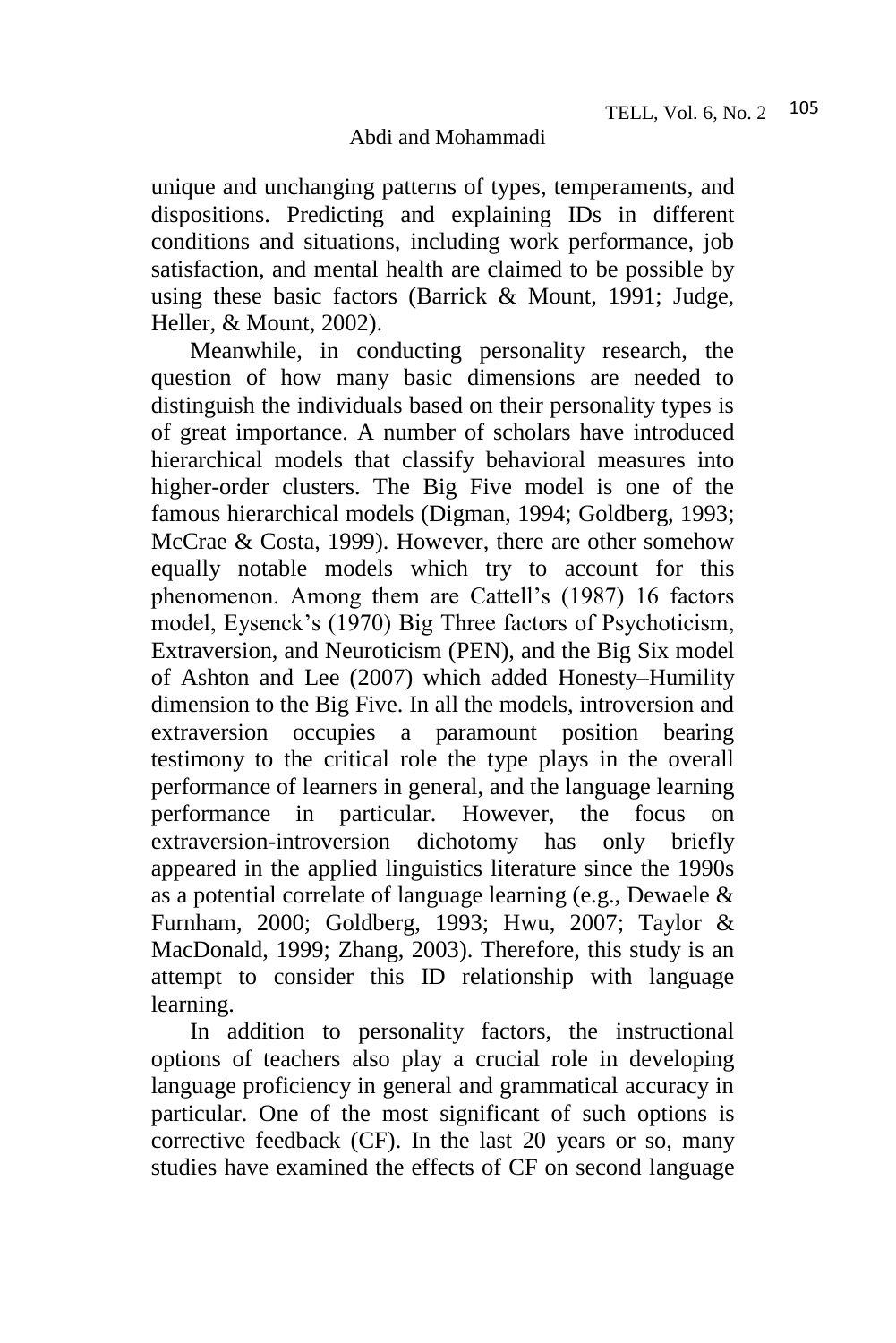(L2) learning (e.g. Ellis, Loewen, & Erlam, 2006; Lyster, 2004; Lyster & Izquierdo, 2009; Sheen, 2007). These studies include both descriptive and experimental research examining a wide range of variables (e.g. type and amount of feedback, mode of feedback, learners' proficiency levels, and attitudes toward feedback). One of the reasons for this increased interest in CF is related to the observation that although L2 learners in communicative classrooms attain relatively high levels of comprehension ability and, to some extent, fluency in oral production, they continue to experience difficulties with accuracy, particularly in terms of morphology and syntax (Lightbown, Halter, White, & Horst, 2002; Lightbown & Spada, 1990, 1994). The reason for being grammatically inaccurate can be attributed to the insufficiency of comprehensible input and exclusively meaning-based instruction (Doughty & Williams, 1998; Long & Robinson, 1998).

Despite suspicions cast by Truscott (1996), CF is widely considered effective in promoting noticing and is thus helpful to L2 learning (Bitchener, Young, & Cameron, 2005; Mackey & Philp, 1998; Sheen, 2007). An increasing amount of research has been conducted, in both laboratory and classroom contexts, regarding the type of evidence CF provides (Egi, 2007; Leeman, 2003), the effectiveness of different types of CF (Ammar & Spada, 2006; Ellis, Loewen, & Erlam, 2006; Lyster, 2004; Lyster & Izquierdo, 2009; Sheen, 2007), and also the typology of CF (Ellis, 2009). Until now, the efficacy of different types of CF on various types of grammatical features, as well as the cognitive mechanisms that these different techniques invoke, remain to be examined (Ellis, 2007). Most studies that compare different CF techniques have targeted rule-based grammatical features (e.g., Ammar & Spada, 2006; Ellis et al., 2006; Lyster, 2004; Sheen, 2007).

Some researchers tend to differentiate feedback in terms of how explicit or implicit it is. Implicit types of feedback often take the form of recasts (Long & Robinson, 1998).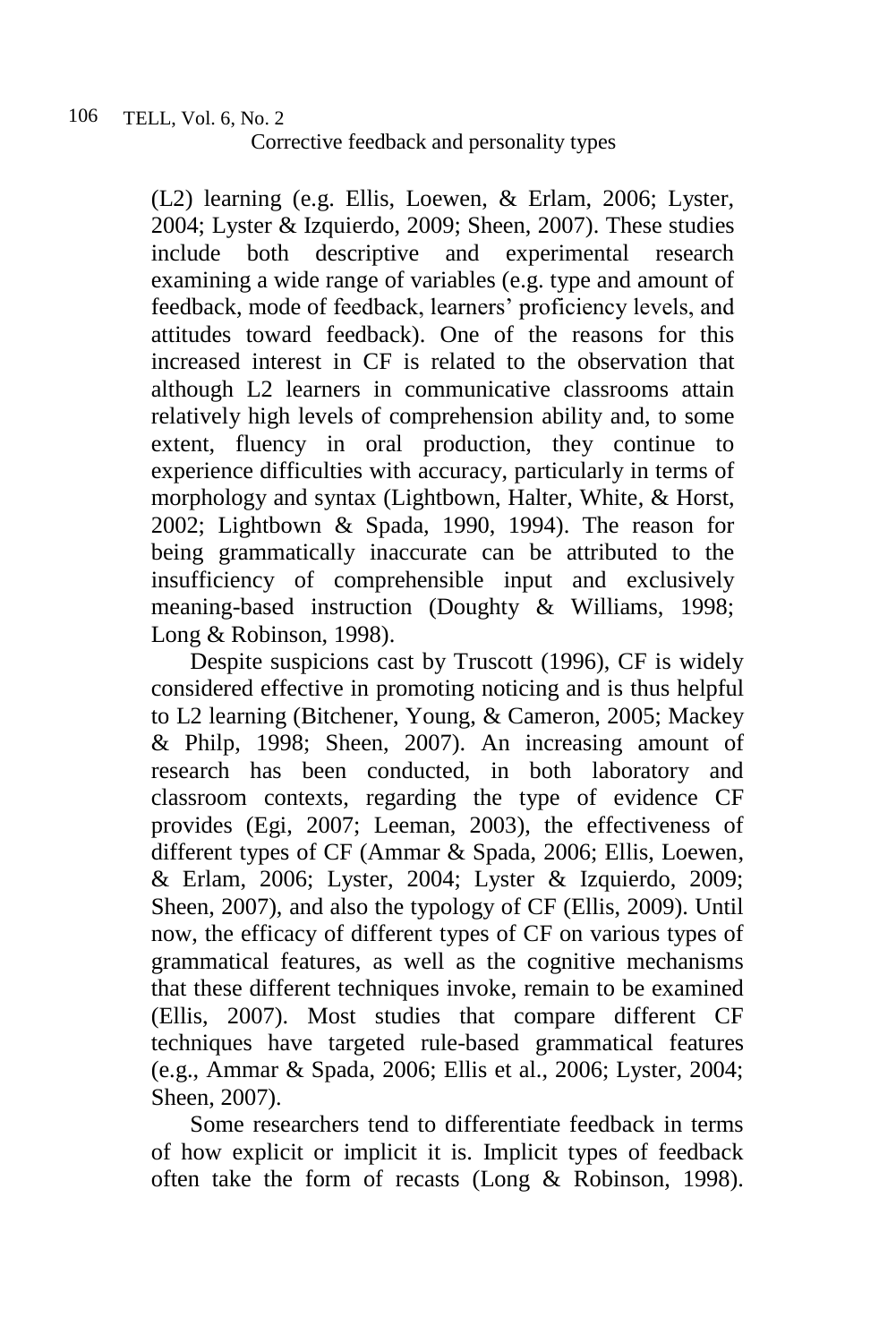However, this dichotomous classification of feedback can be problematic (Egi, 2007). Research shows that recasts can also be quite explicit (Ellis & Sheen, 2006; Sheen, 2006), depending on the context (e.g., Sheen, 2004) as well as the characteristics of the recasts (e.g., linguistic targets, length, and number of changes). Similarly, explicit types of feedback can also take a variety of forms. For some researchers, explicit feedback involves the indication that an error has been made (e.g., Carroll & Swain, 1993); for others, it also includes metalinguistic information (Ellis et al., 2006), the correct form (Lyster & Ranta, 1997), or both (Sheen, 2007).

In this attempt, we are going to examine the effect of prompts and recasts on target language grammatical accuracy across extravert-introvert learners. In addition, the probable interaction between the personality types and the two types of corrective feedback, i.e., prompts and recasts is also our concern. However, a brief review of the literature is provided first.

## **2. Literature Review**

## **2.1 Extraversion and Introversion**

Since studies on language learning and extraversion have often been carried out by researchers working in different disciplines (e.g., educational psychology, personality psychology, applied linguistics) with different methodologies and expectations, it is difficult to compare them (Muniz-Fernandez & Granizo, 1981). In Furnham's (1990) view, speech production is not the primary interest of personality theorists and they do not find it interesting to conduct an indepth investigation. He also believes that finding a suitable level for analysis is another problem and theoreticians in the field of personality research want to explain linguistic behavior at a global level and are reluctant to analyze linguistic subsystems in detail. On the other hand, Dewaele and Furnham (2000) state that the existence of the multiplicity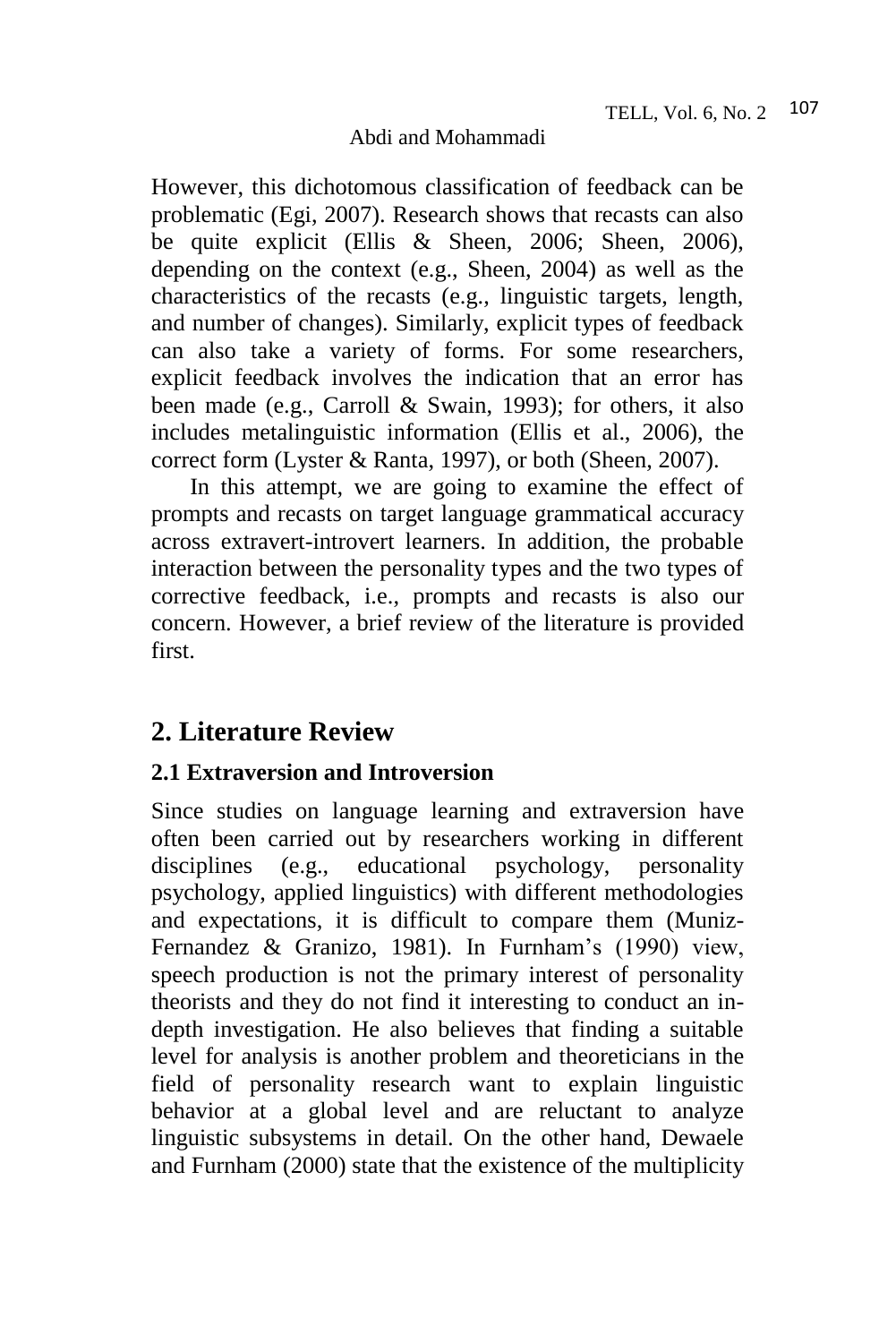of theories in the field of personality research makes the sociolinguists and psycholinguists get confused and seem uncertain of which traits to measure at which level.

Sharp (2008) reports a study, which was carried out with 100 undergraduates at a university in Hong Kong; the purpose of the study was to investigate personality differences (using the MBTI) and strategy use (using the Strategy Inventory for Language Learning, SILL) to see if there were any identifiable relationships between these variables and the students' language proficiency (assessed with a standardized English language test). The study also aimed to present data to add to that already available concerning personality typing in Chinese settings. This study failed to find any simple direct relationship between personality, learning strategies and second language proficiency. Some studies have found difference in language learning success related to personality. However, there have been other studies that have also failed to find relationships. Carrell, Prince, and Astika (1996) and Ehrman and Oxford (1995), for example, failed to find any direct, simple relationships in their research on the issue.

Based on the findings of several studies, extraverts were found to be superior to introverts in short-term memory. Among them is the finding of Eysenck (1981) that to retrieve information from long-term memory introverts need more time than extraverts do (Dewaele & Furnham, 2000). One possible reason for this difference, according to Eysenck, could be the overarousal of the introverts that would affect their parallel processing. Introverts would therefore be at a disadvantage in any task involving the processing of several different items of information (Dewaele & Furnham, 2000).

## **2.2 Corrective Feedback**

The literature on focus on form has witnessed an increase in the number of studies that have examined the effect of CF on second language (L2) learning. Both descriptive and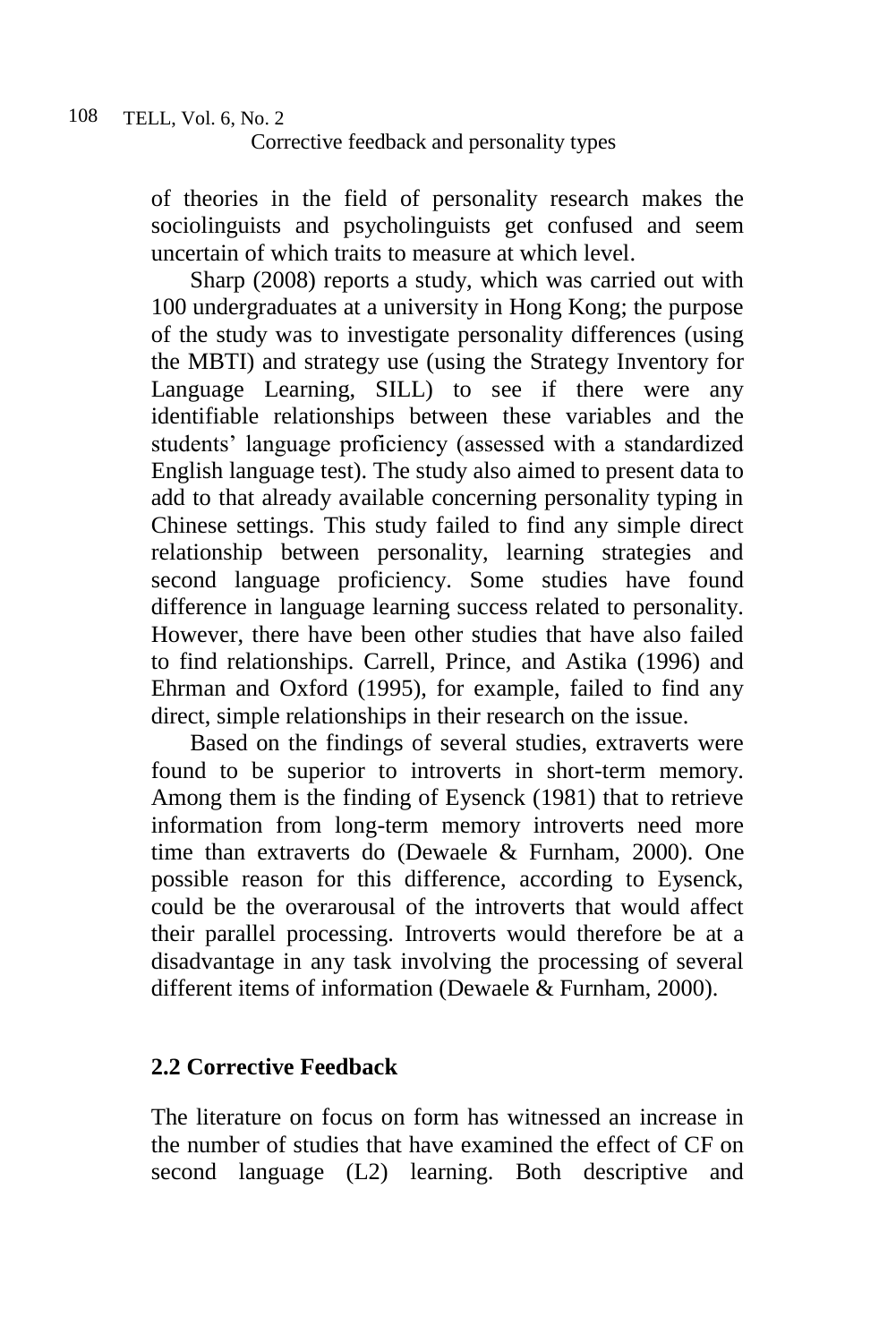experimental research examining wide range of variables (e.g., type and amount of feedback, mode of feedback, learners' proficiency levels, and attitudes toward feedback) were included in these studies.

The increasing number of SLA studies also shows that CF plays a role in L2 learners' interlanguage development. Two meta-analyses have been done on the use of CF by Mackey and Goo (2007) and Russell and Spada (2006). These two studies provide fruitful findings for ongoing studies in this domain. Mackey and Goo worked on 28 interaction studies and Russell and Spada analyzed 15 CF studies. By identifying the effect size of 0.71 and 1.16, respectively, they found that CF has the facilitative role in L2 development. These results support the consensus that focus on form through CF is beneficial. Russell and Spada concluded, however, that "the wide range of variables examined in CF research is spread rather thin; more work is needed to consolidate efforts and focus on those CF variables that appear to be particularly fruitful for future investigation" (p. 156).

## **2.3 Recasts vs. Prompts**

Recasts and prompts are sometimes used as the complementary moves following different goals for different learners in different context. Each of these techniques can be employed by teachers in accordance with their students' language proficiency and content knowledge and language abilities as well. It is believed, according to Lyster (2002), that employing recasts for the delivery of complex subject matter can be facilitative because they provide supportive and scaffolded help. In this way, moving the lessons ahead would be possible when the target forms in question are beyond the students' current abilities. On the other hand, recasts are considered as exemplars of positive evidence and, as such, can be expected to facilitate the encoding of new target representations when they occur in appropriate discourse context (Braidi, 2002; Leeman, 2003).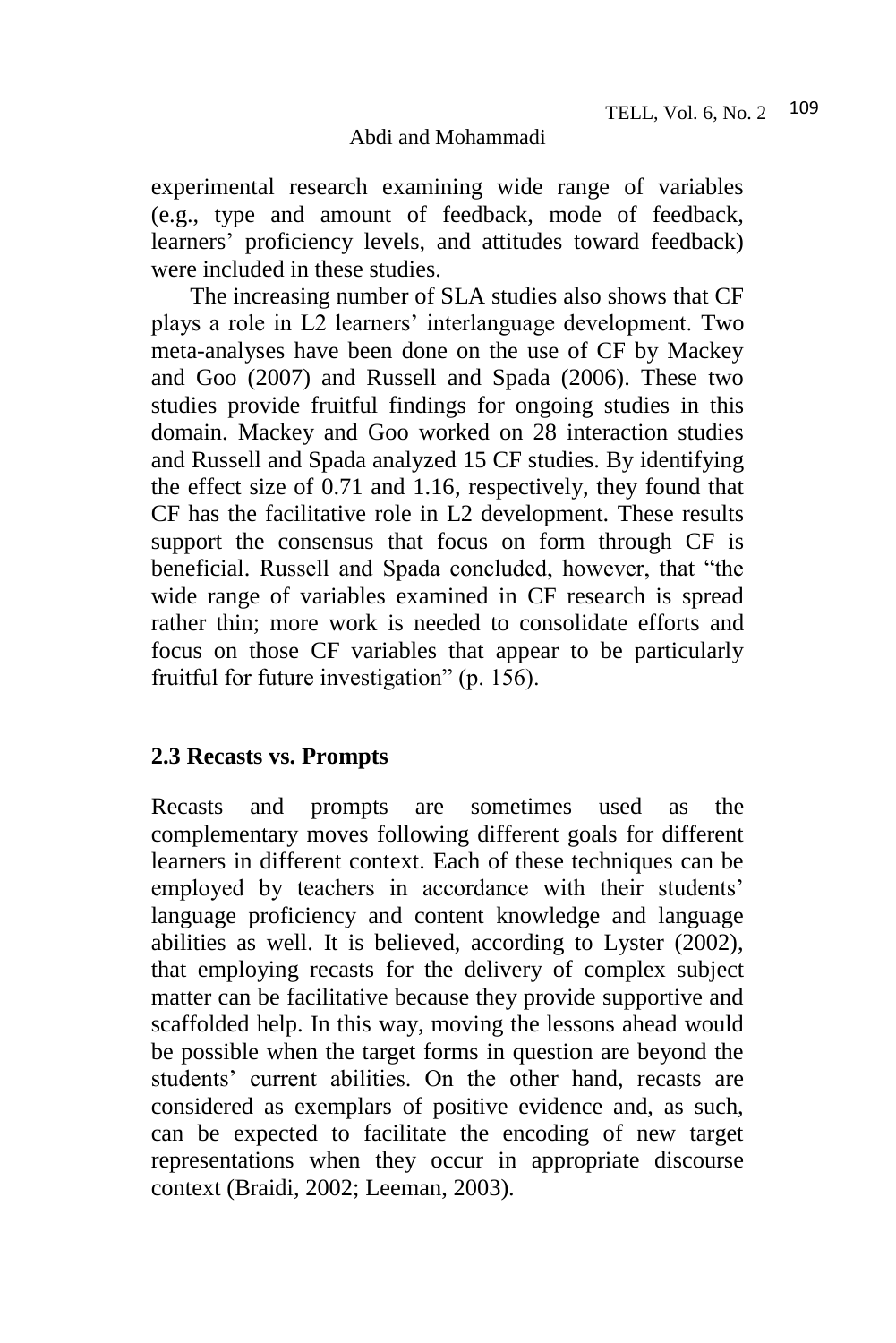Prompts, on the other hand, in their overt aim to elicit modified output without providing any exemplar of positive evidence, serve to improve control over already internalized forms by assisting learners in the transition of declarative to procedural knowledge (de Bot, 1996; Lyster, 2004). Recasts and prompts thus elicit different types of learner responses identified in classroom studies as different types of learner uptake and repair.

Recasts and prompts are different in some ways. The difference between them is not only the types of evidence provided but also in the target forms that are given. Nicholas, Lightbown, and Spada (2001) state that learners get the advantage of providing positive evidence , but the question of whether negative evidence is also provided is less clear. Other researchers (e.g., Egi, 2007; Ellis & Sheen, 2006) believe that whether recasts provide positive evidence, negative evidence, or both largely depends on learners' perceptions, which, in turn, determine the effectiveness of recasts. Recasts may help learners establish new knowledge by providing positive evidence in classroom input. In contrast to recasts, the goal of prompts is to provide negative evidence because they signal that the learners' utterance is problematic.

According to Lyster (2002), it is claimed that the selfrepair process helps learners reanalyze previously learned materials and restructure their interlanguage. In the meantime, according to de Bot (1996), learners benefit more from being pushed to make the right connection personally rather than from hearing the correct structures in the input. Furthermore, prompts may help learners to gain greater control over already acquired forms and to access these forms more quickly.

Prompts range from implicit to explicit but are distinguishable from recasts and explicit correction in terms of what Ortega (2009) called demand, i.e., the degree of conversational urgency to react to the negative feedback. Prompts are not necessarily explicit in terms of the linguistic information they provide but might be considered explicit in terms of their illocutionary force. In other words, by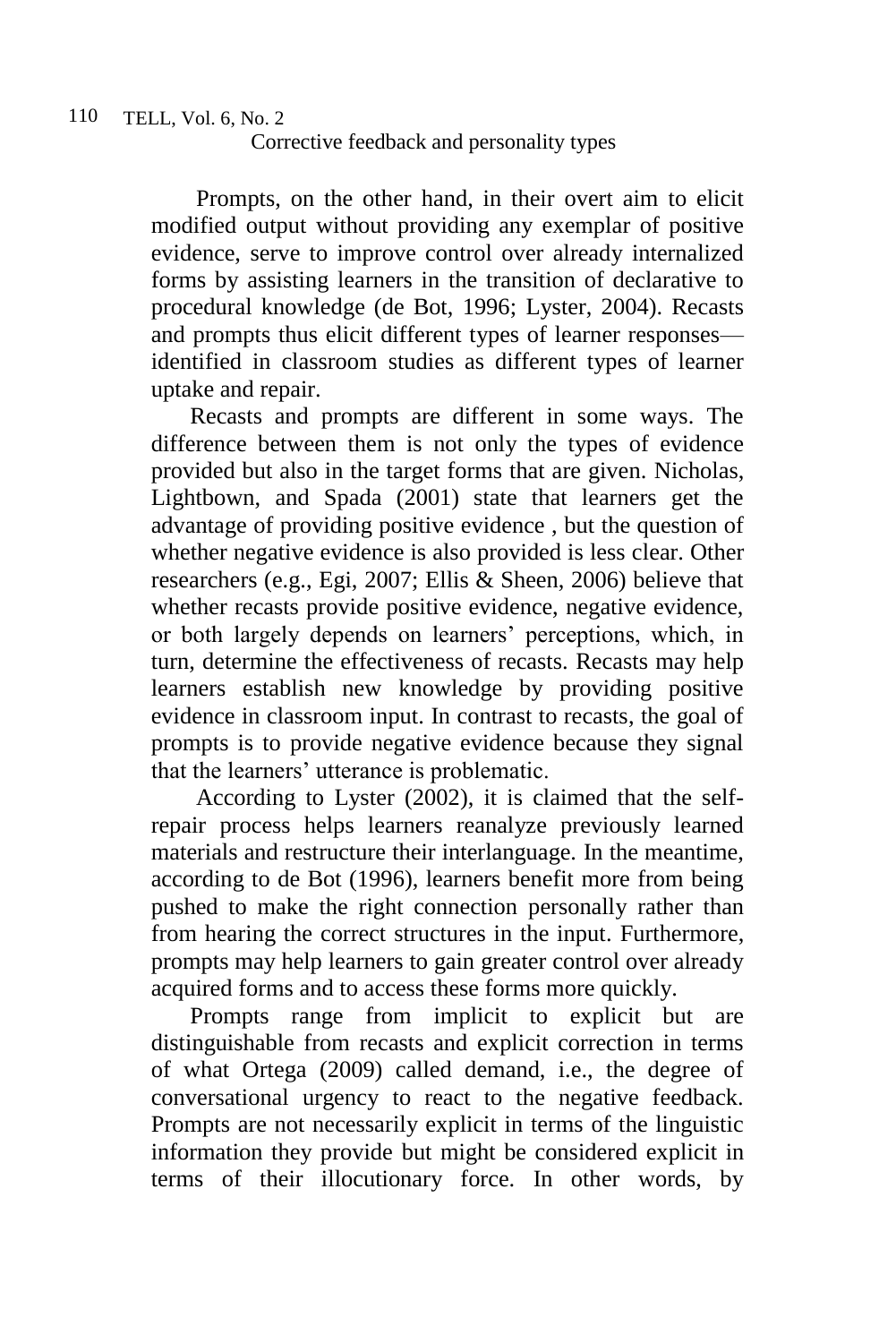prompting, a teacher provides cues for learners to draw on their own resources to self-repair, whereas by providing explicit correction or recasting, a teacher both initiates and completes a repair within a single move.

Ammar (2008) investigated the effectiveness of prompts and recasts. She concluded that prompts might be more effective than recasts in that prompts cause lower-level learners to develop morpho-syntactic features. However, she acknowledged that the effectiveness of prompts lied in the easy structure, i.e., possessive determiners, and that the research investigating the effects of prompts and recasts on acquiring structures that are more complex is needed.

Lyster (2004) compared the effects of recasts and prompts after form-focused instruction (henceforth, FFI) and indicated that the FFI-prompt group significantly outperformed the group receiving recasts or the group without feedbacks in written tasks, whereas, in oral tasks, all three treatment groups performed similarly, regardless of feedback condition. He suggested that prompts allow immersion teachers to "push" their students to be more accurate in their output.

As a challenge to these advantages of prompts, Long (2006) argued that acquisition of new knowledge is the major goal, not 'automatizing' the retrieval of existing knowledge. Thus, prompts, withholding correct target forms, can only help if the learner already knows the correct target items. For the rest who do not already know the correct forms, prompts that require learners to try again immediately, only lead them to feel much more embarrassed showing their lack of knowledge publicly again.

In sum, it is obvious that using metalinguistic explanations as a CF interferes the flow of communicative interaction and treats language as an object, with focusing on the forms. Unlike recasts, prompts do not provide the correct target forms, instead, merely demand learners to produce their own output using the already existing knowledge.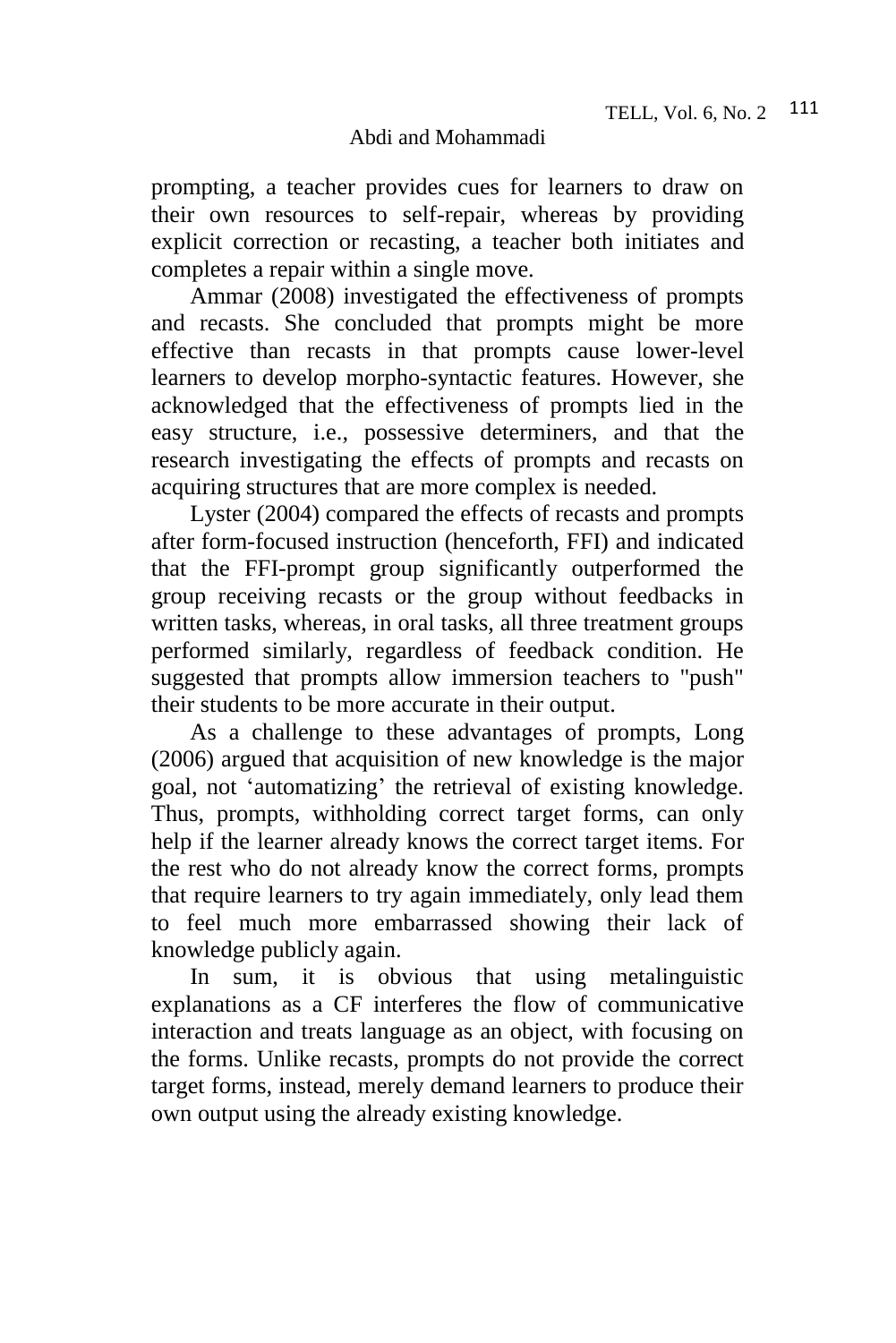## **2.4 Noticing Hypothesis and Corrective Feedback**

Once a learner becomes aware of a particular grammar point or language feature in input–whether through formal instruction, some type of focus on form activity, or repeated exposure to communicative use of the structure–he or she often continues to notice the structure in subsequent input, particularly if the structure is used frequently (Fotos, 1993; Schmidt, 1990). Repeated noticing and continued awareness of the language feature is important because it appears to raise the students' consciousness of the structure and to facilitate restructuring of the learners' unconscious system of linguistic knowledge. When this happens frequently, learners' unconscious language system begins to develop new hypothesis about the language structure, altering their existing language system or interlanguage. The learner tests the new hypotheses–again unconsciously–by noticing language input and by getting feedback on the accuracy of his or her own output when using the form. In this way, explicit knowledge developed by formal instruction about a language feature has led to the acquisition of that feature although indirectly and over time.

## **3. Purpose of the Study**

In view of the above, and considering the fact that CF, as a significant noticing strategy, still needs to be explored in combination with moderating factors such as personality type, this study was designed to provide more insight into the challenge. More particularly, the probable relationship between personality types of extraversion-introversion and corrective feedback types of prompts and recasts is investigated. In other words, we intend to see if the corrective feedback types of prompts and recasts affect the accuracy of the past tense and if so; whether the extraversion and introversion personality types moderate the probable effect of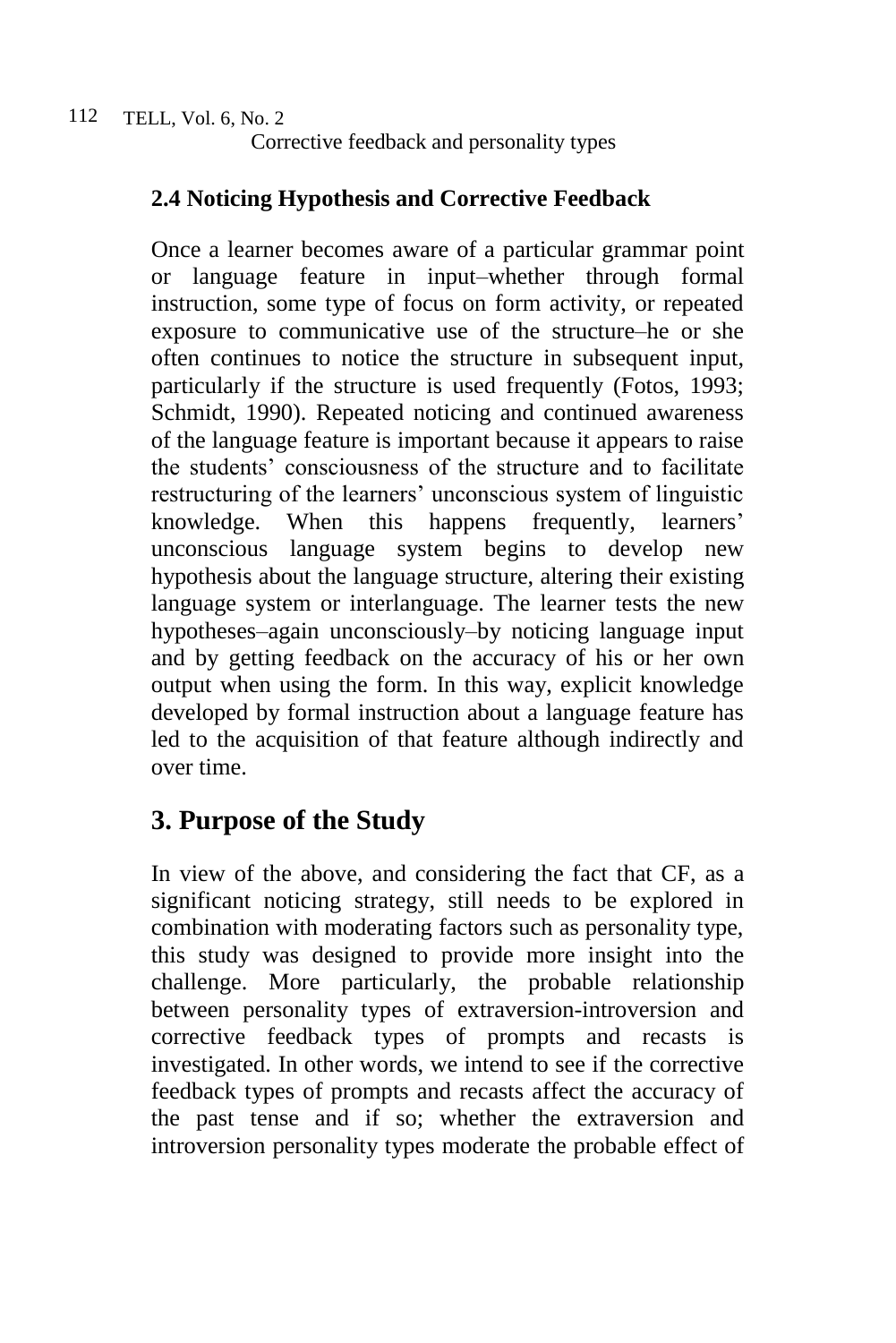prompts and recasts on the grammatical accuracy of the past tense.

## **4. Methodology**

### **4.1 Participants**

The initial participants of this study were 150 Iranian EFL learners (18–25 years old) of English at elementary level from different language institutes in Ardabil. To begin the study, the required warrants and permission were obtained from the learners and the target institutes. Some stimuli were also provided for motivating the learners to participate in the study. Of these participants, based on the scores taken from Eysenck Personality Questionnaire (EPQ), and a Placement Test, 78 learners were selected. Half of them were extraverts and the other half were introverts. The participants were randomly assigned into two experimental groups (recast and prompt) and one control group. Each group had 13 extravert and 13 introvert learners.

All the participants attended the placement test, personality test, and the pretest. However, 18 out of 78 participants either did not take part in the immediate posttest or were reluctant to attend the delayed posttest. Therefore, they were excluded and the data obtained from 60 participants were analyzed.

## **4.2 Instruments**

The instruments employed in this study were a placement test, obtained from *Interchange Third Edition Placement and Evaluation Package* (written by Lesley, Hansen, & Zukowski); *Eysenck Personality Questionnaire* (EPQ); and a number of short stories used in immediate and delayed posttest, which were chosen from *Steps to Understanding* (written by L. A. Hill, published by Oxford University Press).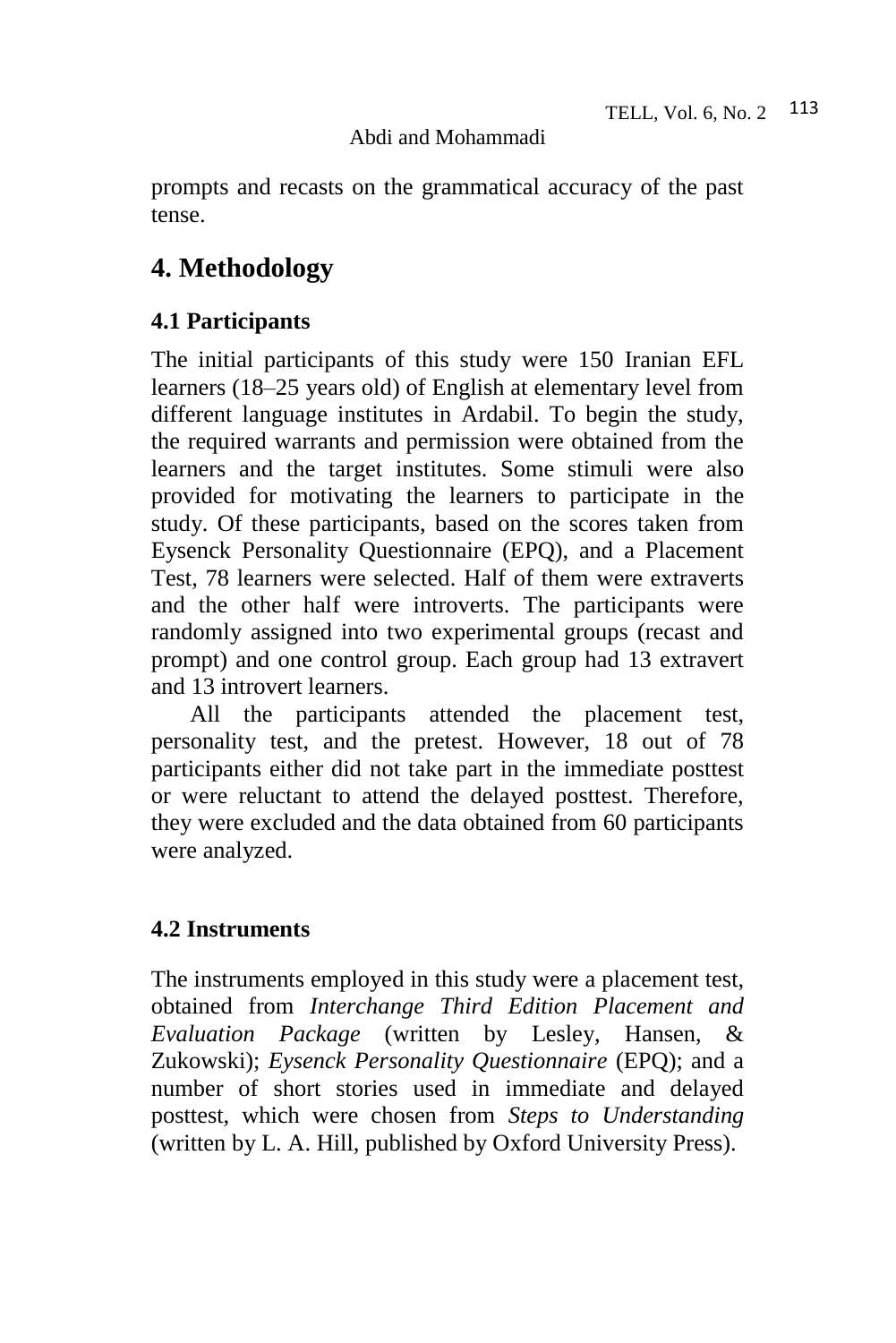### **4.3 Data Collection Procedure**

To work on the goals set, language learners of both introvert and extravert traits were randomly assigned to prompt and recast groups. The target element to examine was English simple past tense, which was analyzed through the use of the structures in story retelling.

The study followed placement test administration, Eysenck personality questionnaire administration, pretest, treatment sessions, immediate posttest, and delayed posttest design. The whole study was completed in 20 sessions.

**Placement test:** The first two weeks of the study was completely devoted to the placement test administration in which the participants took part in written and oral parts on the test. The time allotted for the listening (20 items), reading (20 items), and language use (30 items), was 50 minutes. The placement conversation was a 10-minute, face-to-face interaction with individual students that was conducted by the researchers and the institute's teachers. The written test was conducted with whole class attending at once but the oral test was administered individually. The total time allotted for each individual placement was 60 minutes. Two examiners, the researchers and the colleague, conducted the placement test and the host institutes confirmed the final placement of the participants.

**Determining personality type:** After determining the individuals' level, an attempt was made to figure out their personality type. The *Eysenck Personality Questionnaire* was administered and the results were analyzed.

**The pretest:** After teaching the target structural feature, i.e., simple past tense, which is one of the features in the book *Interchange 1*, the participants were given a short story chosen from *Steps to Understanding* (written by L. A. Hill, published by Oxford University Press). They had five minutes to read the story and another five minutes to retell the story. Their voices were recorded and transcribed for further analysis.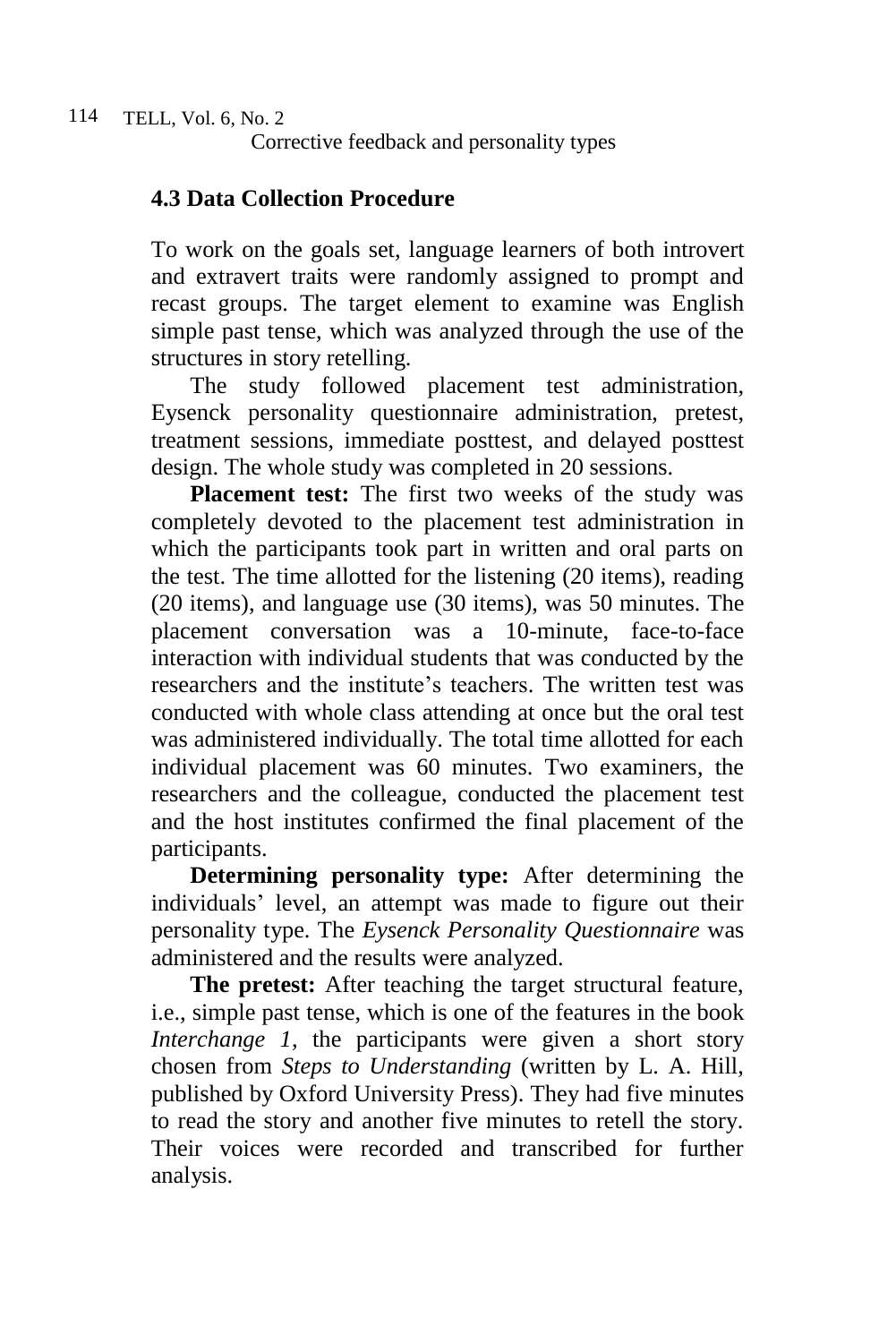**Treatment sessions:** In the third and fourth sessions, all the learners participated in a controlled practice of reading a short story in groups of three or four and then individual learners were asked to retell the story in turn. To do so, students were divided in groups of three and a copy of the selected short story was given to each member of the groups. They were asked to silently read the stories in 5 minutes and then retell the story to each other. The instructor provided the necessary explanations and clarified the problematic words whenever needed. After working on the stories for 10 minutes, one of the members of each group was randomly chosen to retell the story to the class. Prompts and recasts were applied as the CF techniques on the learners' erroneous utterance with whole class attending. In the fifth session, all the learners took part in a semi-controlled practice to make sure that all the individuals were familiar with process of presenting the story in turn. It is worth mentioning that recasts and prompts were provided on past tense errors to individual students with the whole class attending in experimental groups in every session. The control group was not provided with the treatments applied in experimental groups.

**Immediate posttest:** In the sixth session, all the participants took part in the immediate posttest of the study. In this phase, the individual learners were given some unseen short stories and were asked to choose one of the stories randomly. They were asked to silently read the story in five minutes and retell it. Then, their voices were recorded. The stories were cautiously selected and it was made sure that most of the difficult words in the stories had been taught during treatment sessions. It was to lessen the problem of vocabulary load in checking the learners' structure use.

**Delayed posttest:** After an interval of two weeks, the participants attended the delayed posttest of the study and the results were recorded for further analysis. The procedure used in this phase was the same, but the stories were different. We exchanged the short stories between the experimental and control groups. Delayed posttest was administered to control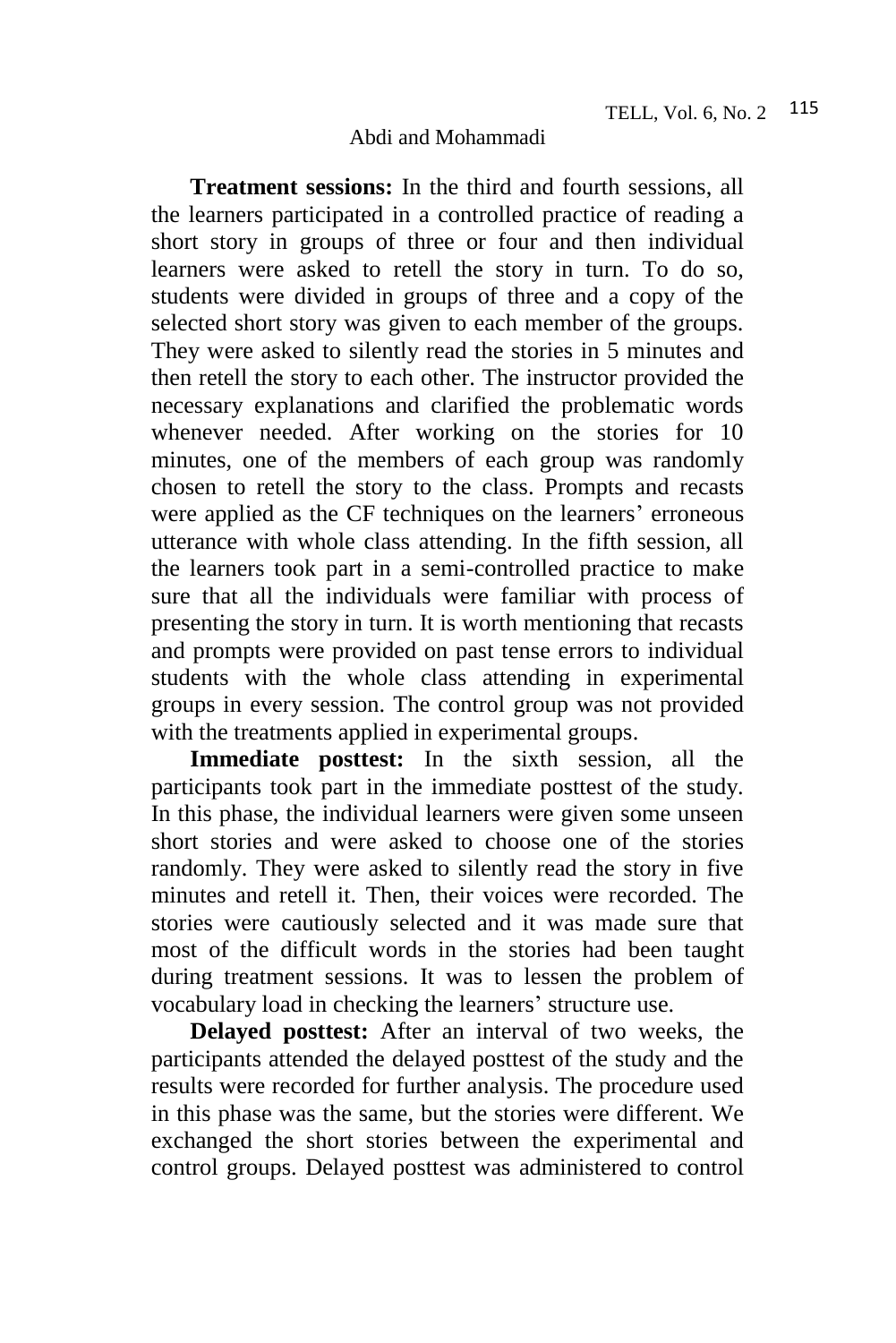the probable effect of time on learning. To control for the testretest effect, three different sets of short stories were used for each testing session, i.e., pre-test, immediate posttest, and delayed posttest.

## **4.4 Data Analysis**

The obtained data were plugged into the SPSS, and the twoway ANOVA was used for analysis. In addition, a post hoc analysis was run on the immediate and delayed post-tests to fine tune the findings.

## **5. Results**

To check whether the different feedback conditions, personality groups, and the interaction of them significantly contributed to the accuracy scores, a two-way ANOVA was run on the immediate post-tests, the results of which appear in Table 1. Through the KS test of normality, it was already made sure that the normality assumption was not violated.

**Table 1:** The results of the two-way ANOVA for the immediate post-test

| Source                             | Sum of<br><b>Squares</b> | df | Mean<br>Square | F     | Sig.  |
|------------------------------------|--------------------------|----|----------------|-------|-------|
| <b>Feedback Conditions</b>         | 5473.38                  |    | 2736.69        | 72.65 | .0001 |
| Personality                        | 22.69                    |    | 22.69          | .60   | .44   |
| Feedback<br>Conditions*Personality | 46.80                    |    | 23.40          | -62   | .54   |

The sig. value for the feedback conditions is .0001 showing that the difference between the feedback conditions was statistically significant ( $F = 72.65$ ,  $df = 2$ ,  $p = .0001$ ). In the meantime, the effect of personality was not statistically significant since the sig. value for personality is greater than alpha level of .05 ( $F = .60$ ,  $df = 1$ ,  $p = .44$ ). Also, as appears in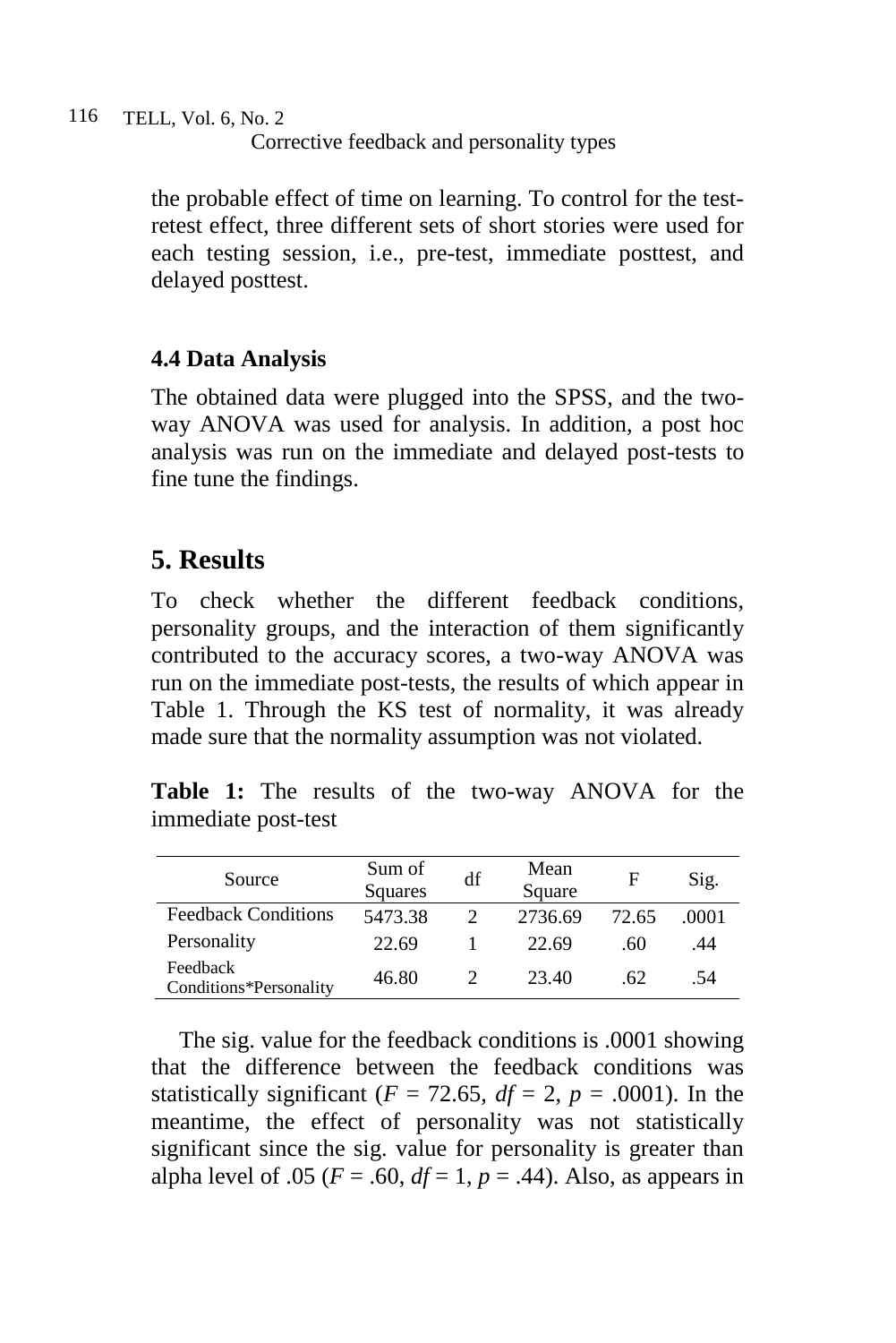the table, the findings showed that there was not any statistically significant relationship between personality types and CF types in leading to the accuracy in using past tense. The results also showed that the interaction effect between feedback conditions and personality types was not statistically significant  $(F=.62, df=2, p=.54)$ . Therefore, the findings did not support the interaction effect of personality and CF conditions. To recheck the findings in the delayed post-test, another two-way ANOVA was run. Table 2 shows the results obtained from the analysis.

**Table 2:** The Results of the Two-way ANOVA for the Delayed Post-test

| Source                             | Sum of<br>Squares | df                          | Mean<br>Square | F     | Sig. |
|------------------------------------|-------------------|-----------------------------|----------------|-------|------|
| Feedback conditions                | 2975.98           | $\mathcal{D}_{\mathcal{L}}$ | 1487.99        | 17.48 | .000 |
| Personality                        | 237.20            |                             | 237.20         | 2.787 | .10  |
| Feedback<br>conditions*Personality | 133.98            |                             | 66.99          | -787  | .46  |

As shown in in Table 2, the results of the delayed post-test were similar to the results for the immediate post-tests.

Post-hoc Scheffe tests performed on the feedback conditions in the immediate and delayed post-tests. Table 3 shows the results in the immediate post-test. According to the Scheffe tests, in the immediate post-test, the prompt group outperformed both the recast and the control group, and the recast group worked better than the control group. The difference among the groups was found to be statistically significant.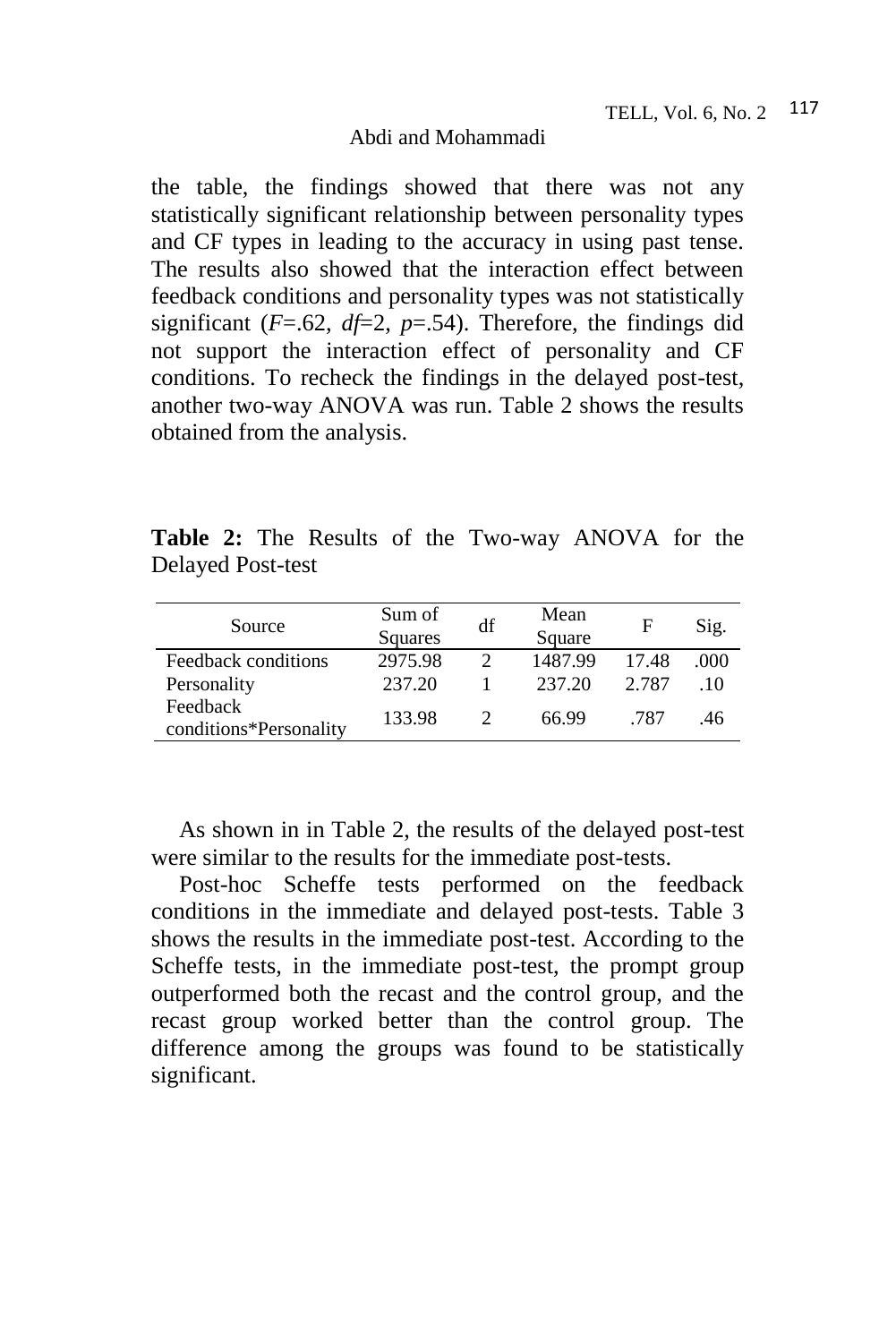TELL, Vol. 6, No. 2 118

Corrective feedback and personality types

| Group 1 | Group 2 | Mean<br>difference | Std. Error | Sig.  |
|---------|---------|--------------------|------------|-------|
| Prompt  | Recast  | 11.6000*           | 1.94       | 0.000 |
|         | Control | 23.3950*           | 1.94       | 0.000 |
| Recast  | Prompt  | $-11.6000*$        | 1.94       | 0.000 |
|         | Control | 11.7950*           | 1.94       | 0.000 |
| Control | Prompt  | $-23.3950*$        | 1.94       | 0.000 |
|         | Recast  | $-11.7950*$        | 1.94       | 0.000 |

**Table 3:** The results of the post-hoc Sheffe test for the CF conditions in the immediate post-test

The Scheffe test was repeated for the delayed post-test, which was administered two weeks after the immediate test. The results appear in Table 4.

**Table 4:** The results of the post-hoc Scheffe test for the CF conditions in the delayed post-test

| Group 1 | Group 2 | Mean difference | Std. Error | Sig. |
|---------|---------|-----------------|------------|------|
| Prompt  | Recast  | 7.5750*         | 1.94       | .042 |
|         | Control | 17.2100*        | 1.94       | .000 |
| Recast  | Prompt  | $-7.5750*$      | 1.94       | .042 |
|         | Control | $9.6350*$       | 1.94       | .007 |
| Control | Prompt  | $-17.2100*$     | 1.94       | .000 |
|         | Recast  | $-9.6350*$      | 1.94       | .007 |

As shown in Table 4, the results show the superiority of the prompt over the recast and the control group on the one hand, and the better result for the recast group as compared to the control group, on the other.

## **6. Discussion**

This study sought to investigate, in the first place, whether CF had any effect on L2 accuracy in producing past tense. It was also aimed to reveal which of the feedback conditions i.e.,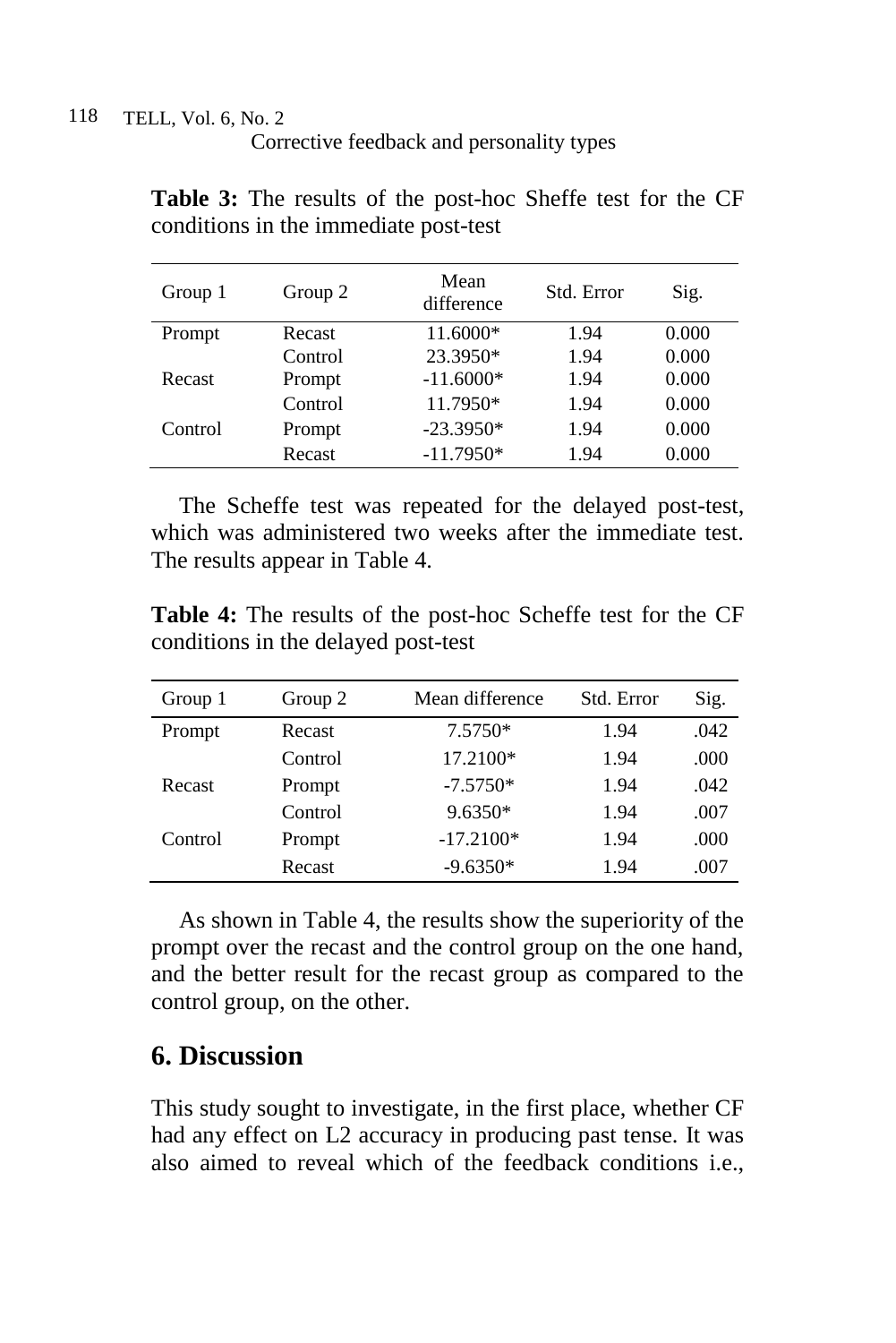prompt or recast, was possibly more useful than the other. On the other hand, and more significantly, we were interested in finding out if there was any possible relationship between personality types, i.e., introvert and extravert, and learners' responses to recasts and prompts in learning English simple past tense.

The statistical results of the comparison between CF conditions (+prompt –recast, +recast –prompt, –prompt – recast) confirmed the idea that CF improves the learners' target language accuracy. This finding is in line with Lyster and Saito's (2010) findings in which the results showed that CF in the form of prompts and recasts are facilitative of L2 development and that its impact is sustained until delayed post-test.

This study further showed that prompts were superior to recasts. It can be seen that some classroom studies conducted in a range of instructional settings have demonstrated that prompts lead to greater gains in accuracy than do recasts (Ammar & Spada, 2006; Ellis, 2007; Ellis et al., 2006; Havranek & Cesnik, 2001; Loewen & Philp, 2006; Lyster, 2004). Moreover, it is in line with Yang and Lyster's (2010) study in which they concluded that learners benefits more from prompts than from recasts. According to de Bot (1996), learners benefit more from being pushed to make the right connection on one's own than from hearing the correct structures in the input. Furthermore, prompts may help learners to gain greater control over already acquired forms and to access these forms more quickly.

In the meantime, it was aimed to find out whether there is a relationship between personality types, i.e., introvert and extravert, and learners' responses to recasts and prompts in leading to the target language grammatical accuracy. The results revealed that although in the prompt group extraverts scored a little bit higher than the introverts in both the immediate and delayed post-tests, the difference among them was not statistically significant. Similarly, in the recast group, the results did not show any statistically significant difference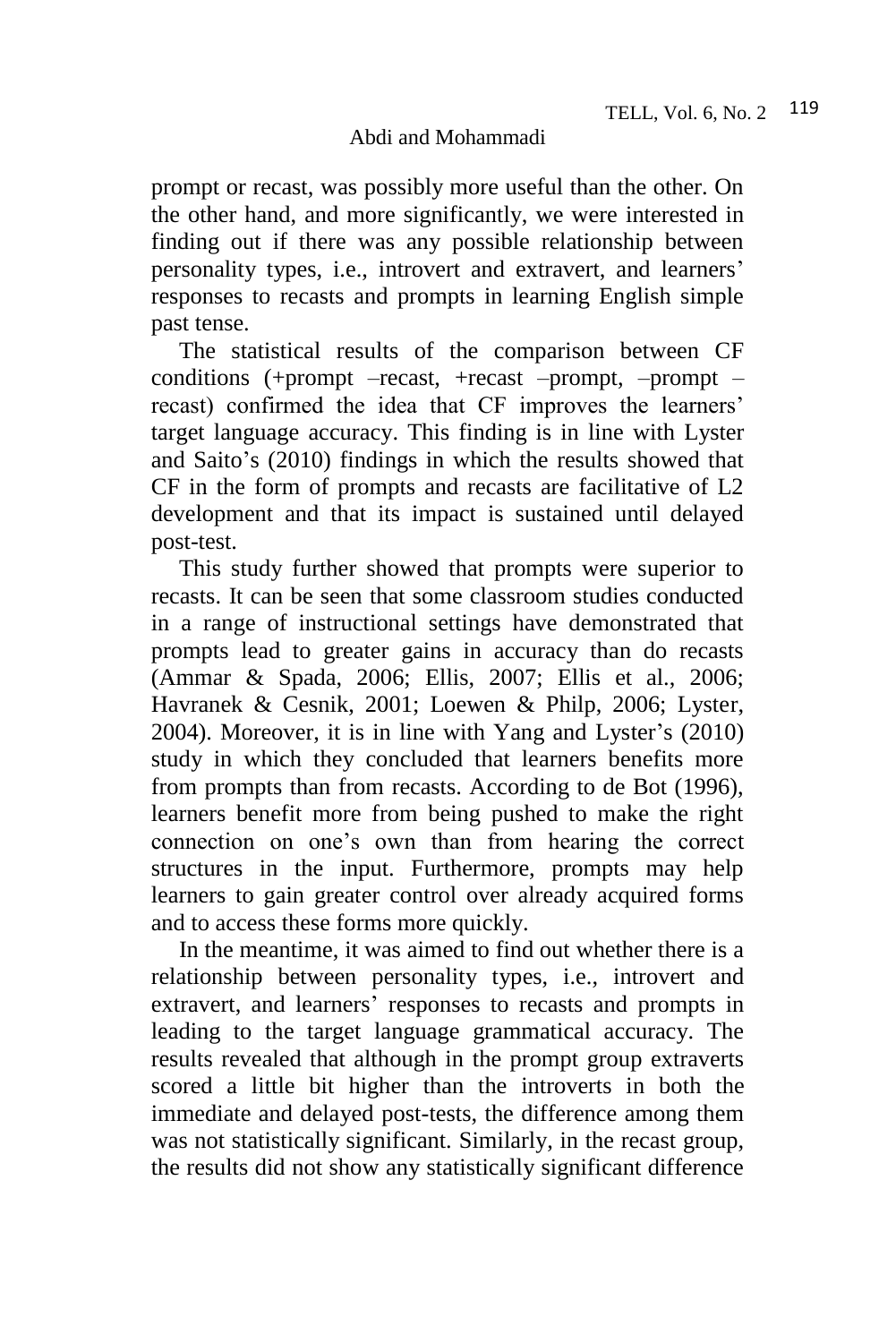between introverts and extraverts in the post-tests. Both introverts and extraverts equally took advantage of treatments, and personality types did not appear to play a moderating role.

In interpreting these results, we should also consider the differential effectiveness of CF types depending on the linguistic target structure. Ortega and Long (1997) found that recasts aided learners' adverb placement but not their use of possessive pronouns. Havranek and Cesnik (2001) reported that CF, which included large numbers of recasts, had a greater effect on verb inflections and rule-governed auxiliary use than on prepositions and tense choice.

We were also interested to investigate the interaction of CFs and personality types in acquiring grammatical accuracy. As seen above, this study did not find any interaction between personality types and feedback conditions in terms of target language accuracy. Some studies have found difference in language learning success related to personality and teachers continue to regard personality as of considerable importance in learning (e.g., Blease, 1986). However, there have been other studies that have also failed to find any relationships. Carrell et al. (1996), Ehrman and Oxford (1995), for example, failed to find any direct, simple relationships in their research on the issue. Why then, does the current study, like some others, have such difficulty in establishing mediating relationships between these variables? One reason may be that personality preferences, as set out in the EPQ, provide no indication of student maturity, motivation, or of situational factors (a point also noted by Carrell et al., 1996). It is also possible that these mixed findings are related to the learners' developmental readiness, that is, they were more ready to acquire some features than the others were.

The notion of developmental readiness derives from early work in SLA, which showed that learners follow a relatively fixed, universal order of acquisition and manifest clear developmental sequences in the acquisition of specific structures (Ellis, 2002). Thus, if the recasts or any other CF technique target features that a learner is developmentally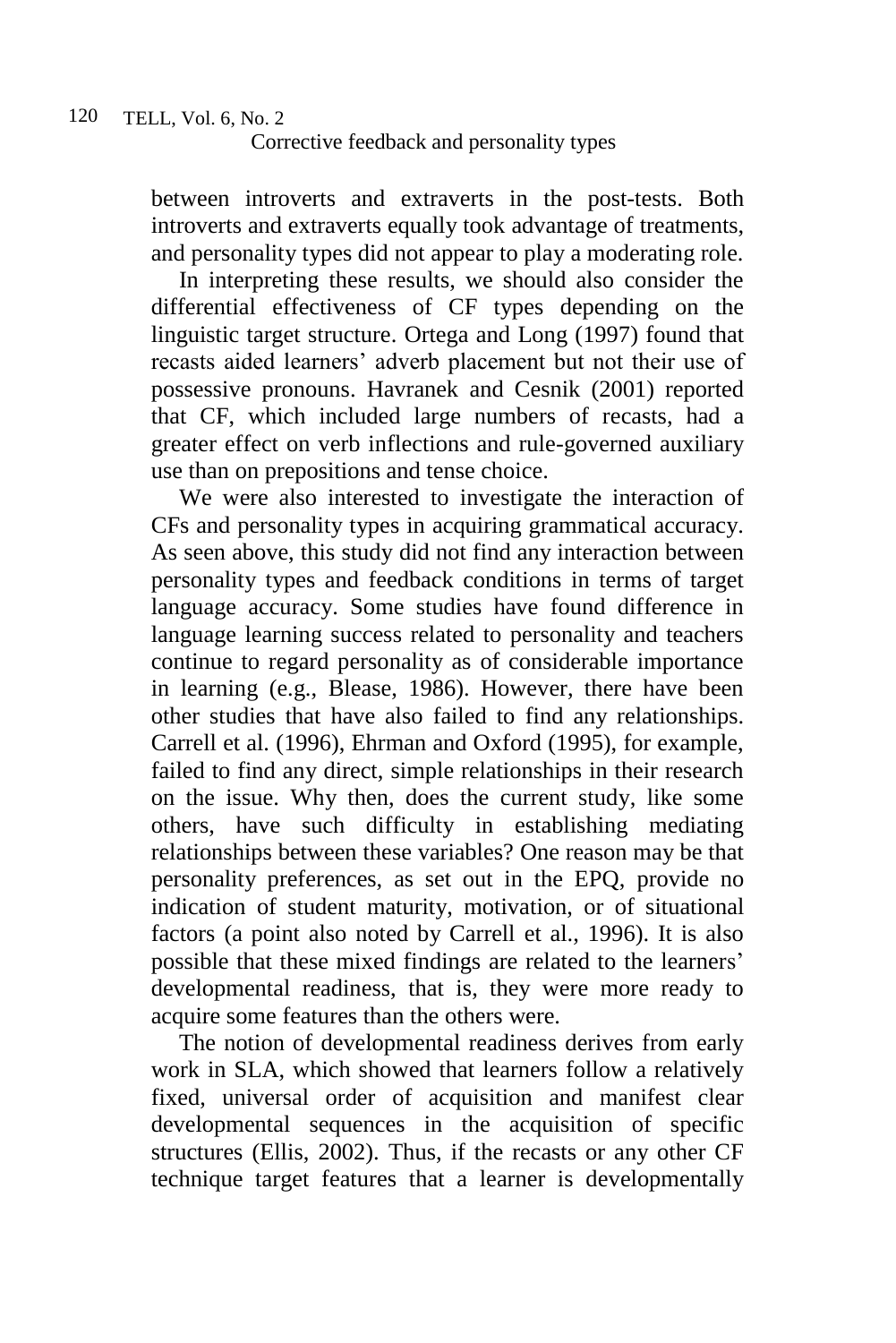primed to acquire, potentially those techniques will be effective; if the techniques target features that lie too far beyond the learner's current stage of development, they are likely to fail. Mackey and Philp (1998) provided convincing evidence that this is the case, at least for question forms. Nicholas et al. (2001) suggested, "Recasts can be effective if the learner has already begun to use a particular linguistic feature and is in a position to choose between linguistic alternatives" (p. 752). This, however, is to stake a claim for recasts increasing control over existing knowledge rather than triggering new knowledge and, as such, stands in contrast to the claim that the real value of recasts lies in their promotion of new knowledge.

## **7. Conclusion**

This research suggested that learners benefit more from prompts than recasts regardless of their personality types. Regarding the personality types, extravert learners performed better than introverts in the prompt group, though not significantly. In the recast group, both introverts and extraverts equally took the advantage of recasts in comparison to the control group. However, no significant difference was seen in superiority of extraverts over introverts in both groups.

In addition, the present study examined if personality types would mediate the effect of prompts and recasts on the target language accuracy. The analyses of the results showed a contradictory finding to the formulated hypotheses. It was concluded that although personality is claimed to play a crucial role in language learning, the moderating effect of that was not supported in this study. In fact, the interaction effect between personality and CF did not appear significant.

The contradictory results and mixed findings across classroom and experimental studies on the benefits of prompts and recasts for L2 acquisition call for further research, particularly in classroom contexts. Given the wide range of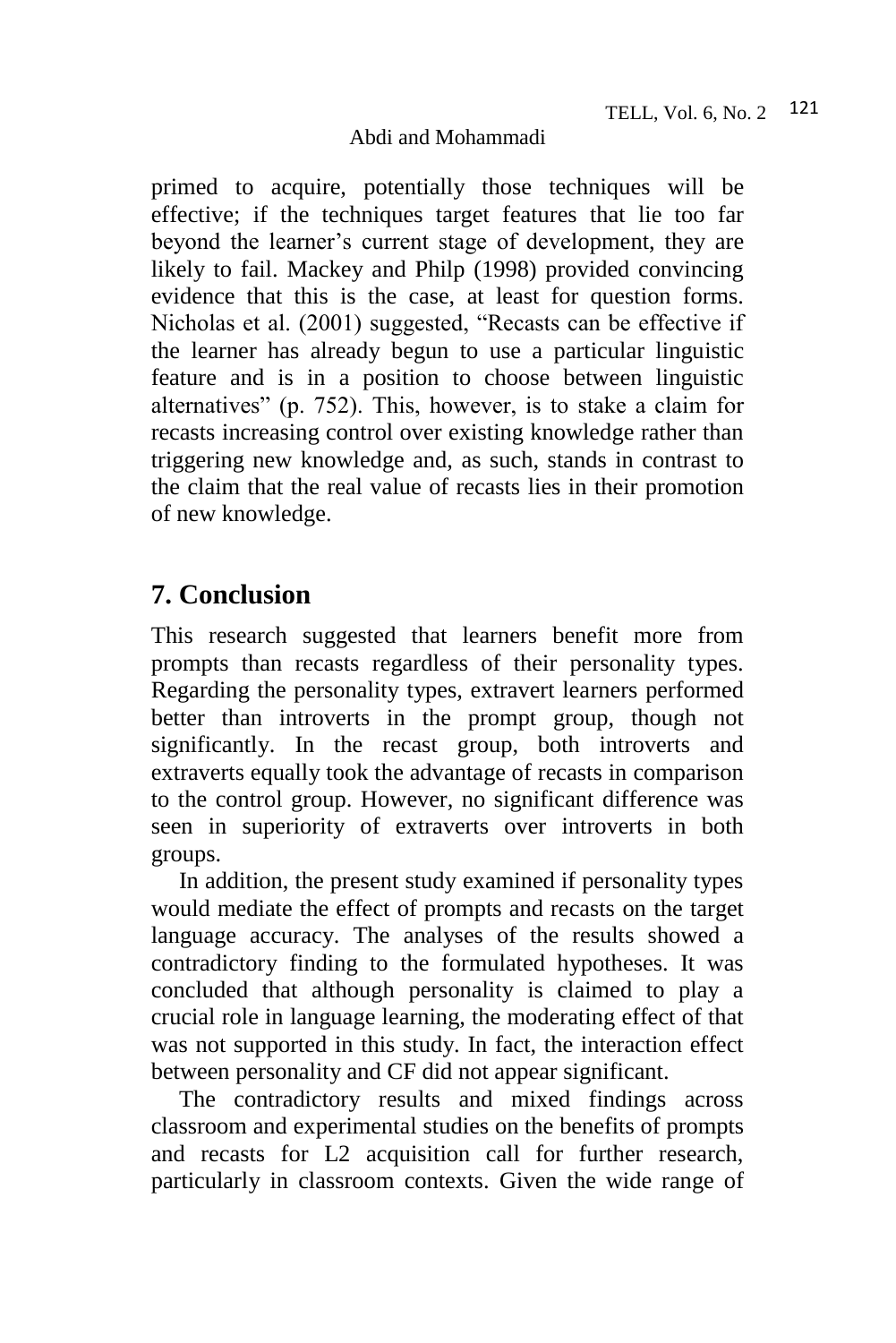CF types that constitute both explicit correction and prompts, further research is also warranted to identify the components of CF types that might contribute to their effectiveness. It is also possible that other ID factors such as language aptitude, general motivation, and attitudes toward correction will influence learners' receptivity to CF and, hence, its effectiveness. Additionally, further research is needed to probe the many learner characteristics that were not accounted for in this study but that are known to mediate the effects of CF for individual learners.

Corrective feedbacks can have differential effects on different language features. For one thing, learners' language background might be an interfering factor on the effectiveness of CFs. Thus, what is needed is research that investigates the acquisition of features that learners have not yet begun to acquire. Such research is currently lacking as studies to date have examined features that learners have already partially acquired. There is an obvious need to examine more closely how individual learners react to and benefit from CF in relation to their various personality types.

However, according to the results of this study, it can be suggested to language teachers that they can confidently take advantage of CF techniques of prompting and recasting in order to help language learners improve their accuracy, specifically the past tense structure without a concern for the differences in personality types of introversion and extroversion among learners.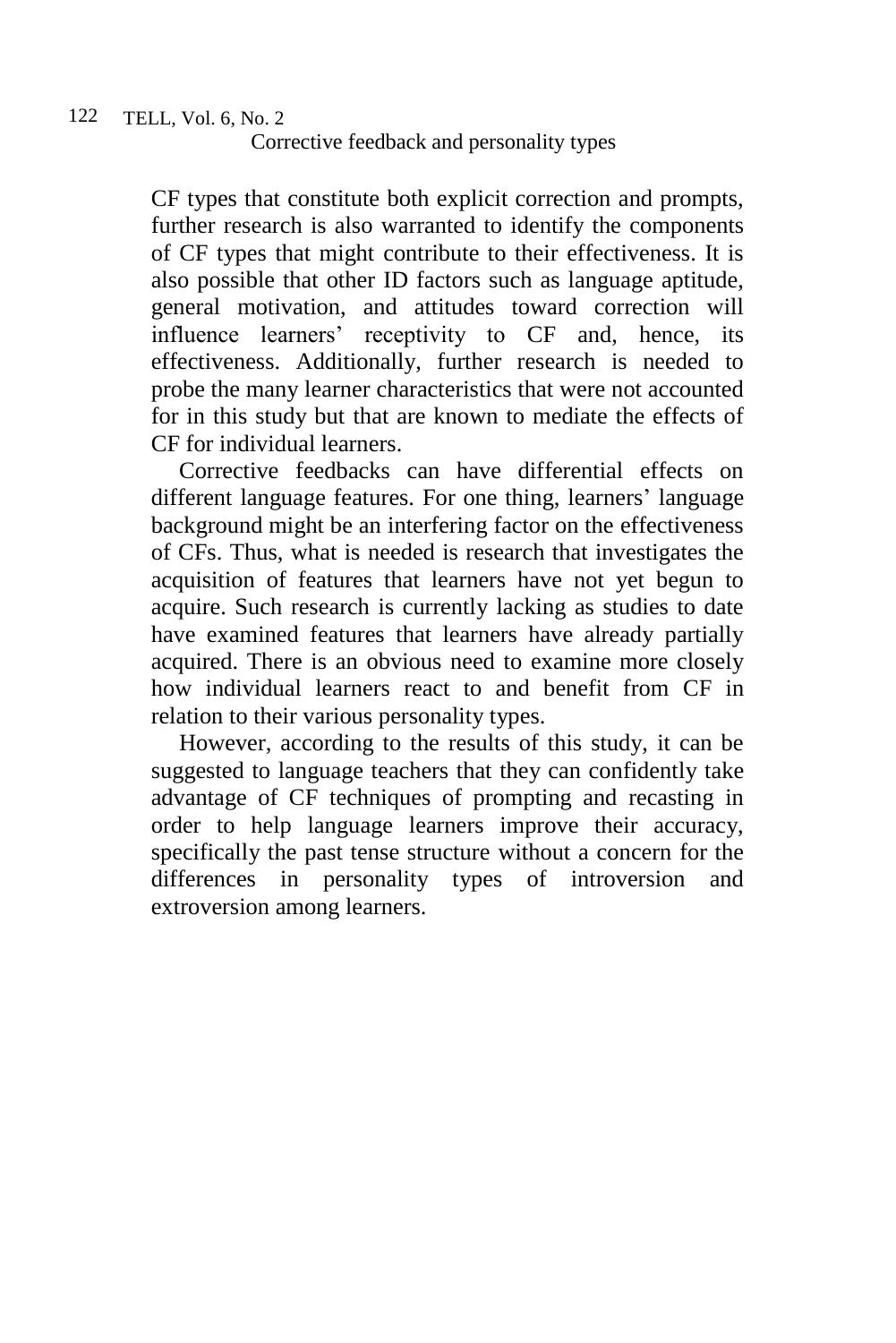## **References**

- Ammar, A. (2008). Prompts and recasts: Differential effects on second language morphosyntax. *Language Teaching Research, 12*(2), 183-210.
- Ammar, A., & Spada, N. (2006). One size fits all? Prompts, recasts, and L2 learning. *Studies in Second Language Acquisition, 28*(4)*,* 543-574.
- Ashton, M. C., & Lee, K. (2007). Empirical, theoretical, and practical advantages of the HEXACO model of personality structure. *Personality and Social Psychology Review, 11*(2), 150-166.
- Barrick, M. R., & Mount, M. K. (1991). The Big Five Personality Dimensions and Job Performance: A metaanalysis. *Personnel Psychology, 44*(1), 1-26.
- Bitchener, J., Young, S., & Cameron, D. (2005). The effect of different kinds of corrective feedback on ESL student writing. *Journal of Second Language Writing, 14*(3), 191-205.
- Blease, D. (1986). *Evaluating educational software*. London: Croom Helm.
- Braidi, S. M. (2002). Reexamining the role of recasts in native-speaker/nonnative-speaker interactions. *Language Learning, 52*(1)*,* 1-42.
- Carrell, P., Prince, M., & Astika, G. (1996). Personality type and language learning in an EFL context. *Language Learning, 46*(1), 75-99.
- Carroll, S., & Swain, M. (1993). Explicit and implicit negative feedback: An empirical study of the learning of linguistic generalizations. *Studies in Second Language Acquisition, 15*(3)*,* 357-386.
- Cattell, R. B. (1987). *Intelligence: Its structure, growth, and action*. New York: Elsevier.
- de Bot, K. (1996). The psycholinguistics of the output hypothesis. *Language Learning, 46*(3), 529-555.
- Dewaele, J. M., & Furnham, A. (2000). Personality and speech production: A pilot study of second language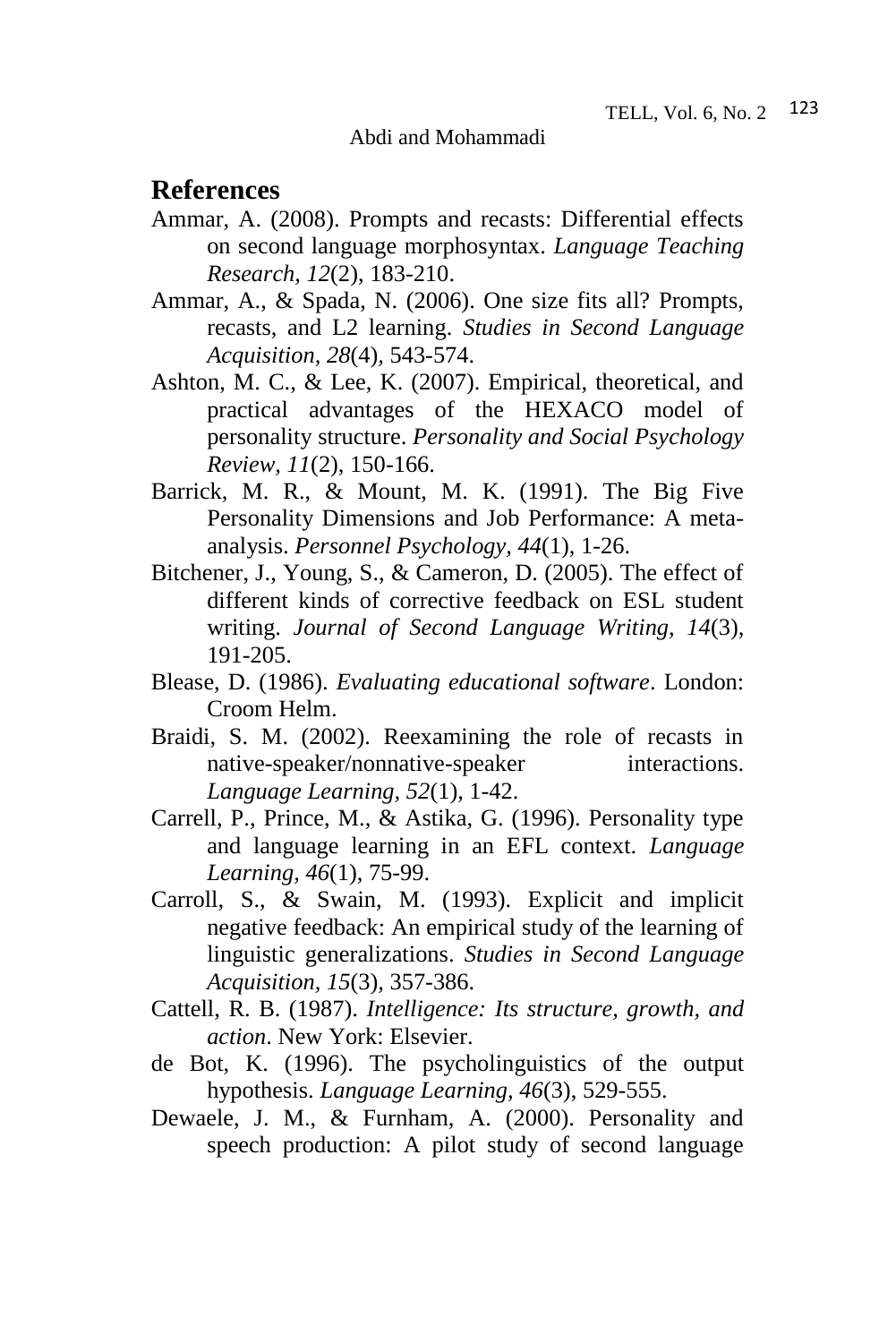learners. *Personality and Individual Differences*, *28*(2), 355-365.

- Digman, J. M. (1994). Historical antecedents of the fivefactor model. In P. T. Costa & T. A. Widiger (Eds.), *Personality disorders and the five-factor model of personality* (pp. 13-185). Washington, DC: American Psychological Association.
- Doughty, C., & Williams, J. (Eds.) (1998). *Focus on form in classroom second language acquisition*. Cambridge: Cambridge University Press.
- Egi, T. (2007). Recasts, learners' interpretation and L2 development. In A. Mackey (Ed.), *Conversational interaction in second language acquisition: A collection of empirical studies* (pp. 249-267). Oxford: Oxford University Press.
- Ehrman, M. E., & Oxford, R. (1995). Cognition plus: Correlates of language learning success. *Modern Language Journal, 79*(1), 67-89.
- Ehrman, M., Leaver, B., & Oxford, R. (2003). A brief overview of individual differences in second language learning*. System, 31*(3), 313-330.
- Ellis, R. (2002). The place of grammar instruction in the second/foreign language curriculum. In E. Hinkel & S. Fotos (Eds.), *New perspectives on grammar teaching in second language classrooms* (pp. 17-34). Mahwah, N.J.: Lawrence Erlbaum.
- Ellis, R. (2007). The differential effect of corrective feedback on two grammatical structures. In A. Mackey (Ed.), *Conversational interaction in second language acquisition: A collection of empirical studies* (pp. 339- 360). Oxford: Oxford University Press.
- Ellis, R. (2009). A typology of written corrective feedback types. *ELT Journal, 63*(2), 97-103.
- Ellis, R., & Sheen, Y. (2006). Reexamining the role of recasts in second language acquisition. *Studies in Second Language Acquisition, 28*(4), 575-600.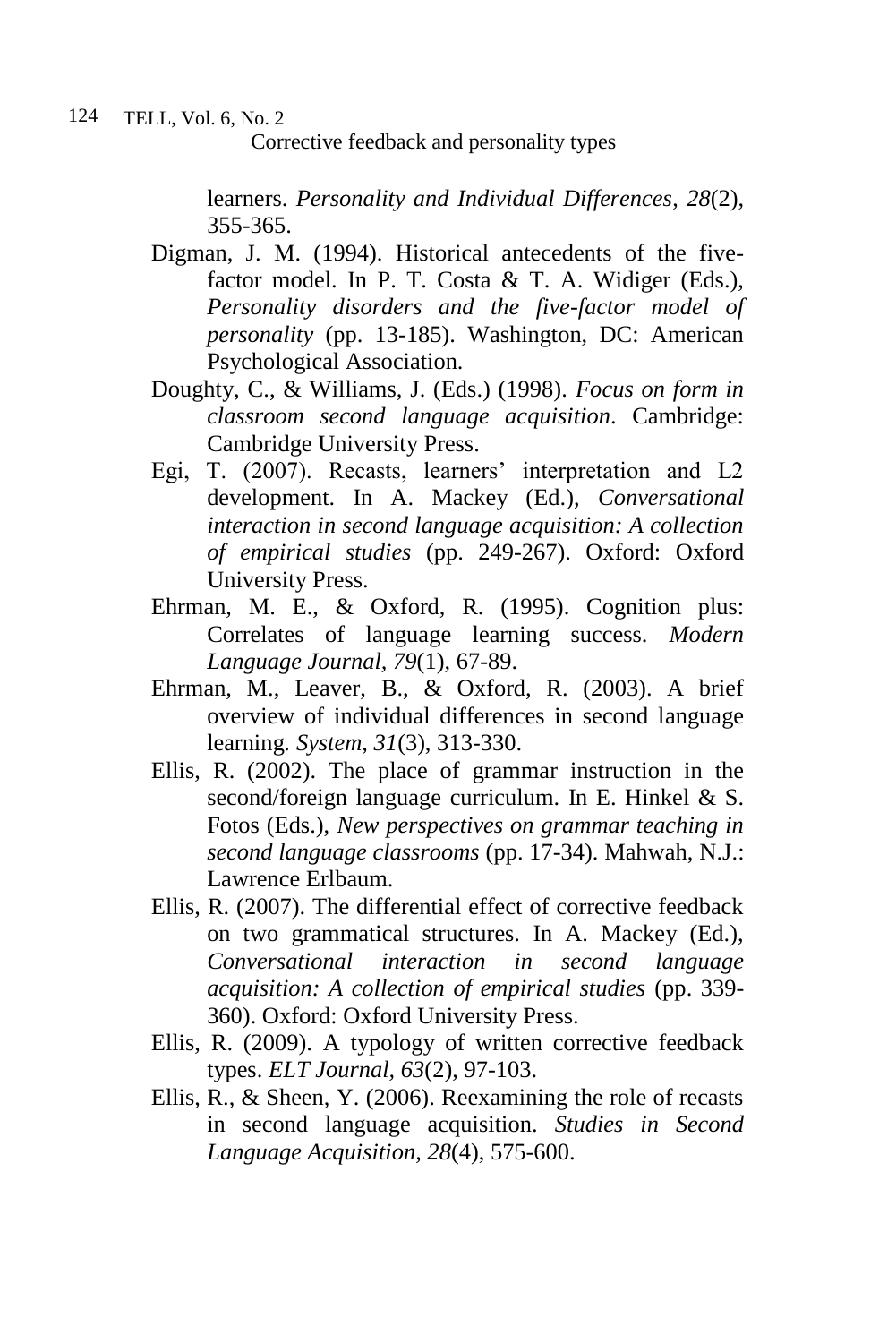- Ellis, R., Loewen, S., & Erlam, R. (2006). Implicit and explicit corrective feedback and the acquisition of the L2 grammar. *Studies in Second Language Acquisition, 28*(2)*,* 339-368.
- Eysenck, H. J. (1970). *Crime and personality*. London: Pala.
- Eysenck, H. J. (1981). *General features of the model: A model for personality.* Berlin: Springer.
- Fotos, S. (1993). Consciousness-raising and noticing through focus on form: Grammar task performance versus formal instruction. *Applied Linguistics, 14*(4), 385-407.
- Furnham, A. (1990). Can people accurately estimate their own personality test scores? *European Journal of Personality*, *4*(4), 319-327.
- Goldberg, L. R. (1993). The structure of phenotypic personality traits. *American Psychologists, 48*(1), 26-34.
- Havranek, G., & Cesnik, H. (2001). Factors affecting the success of corrective feedback. In S. H. Foster-Cohen & A. Nizegorodcew (Eds.), *EUROSLA yearbook* (pp. 99- 122). Amsterdam: Benjamins.
- Hwu, F. (2007). Learners' strategies with a grammar application: The influence of language ability and personality preferences. *ReCALL, 19*(1), 21-38.
- Judge, T. A., Heller, D., & Mount, M. K. (2002). Five-factor model of personality and job satisfaction: A metaanalysis. *Journal of Applied Psychology, 87*(3), 530- 541.
- Leeman, J. (2003). Recasts and second language development: Beyond negative evidence. *Studies in Second Language Acquisition, 25*(1), 37-63.
- Lightbown, P. M., & Spada, N. (1990). Focus on form and corrective feedback in communicative language teaching: Effects on second language learning. *Studies in Second Language Acquisition, 12*(4), 429-448.
- Lightbown, P. M., & Spada, N. (1994). An innovation program for primary ESL in Quebec. *TESOL Quarterly, 28*(3), 563-579.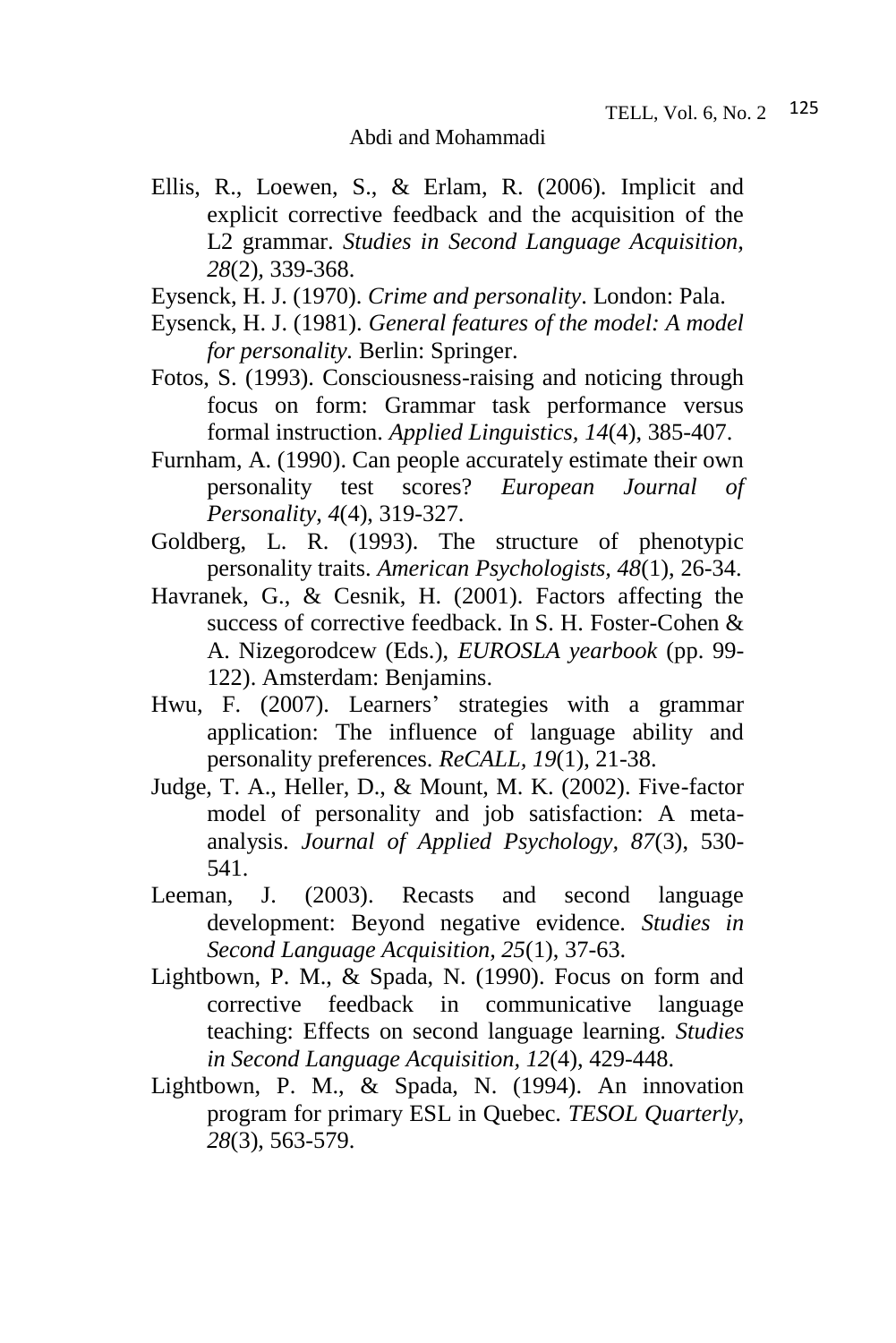- Lightbown, P. M., Halter, R. H., White, J. L., & Horst, M. (2002). Comprehension-based learning: The limits of "do it yourself." *Canadian Modern Language Review, 58*(3), 427-464.
- Loewen, S., & Philp, J. (2006). Recasts in the adult English L2 classroom: Characteristics, explicitness, and effectiveness. *Modern Language Journal, 90*(4), 536- 555.
- Long, M. H. (2006). *Problems in second language acquisition*. Mahwah, NJ: Erlbaum.
- Long, M. H., & Robinson, P. (1998). Focus on form: Theory, research and practice. In C. J. Doughty & J. Williams (Eds.), *Focus on form classroom second language acquisition* (pp. 15-41). New York: Cambridge University Press.
- Lyster, R. (2002). Negotiation in immersion teacher-student interaction. *International Journal of Educational Research, 37*(3), 237–253.
- Lyster, R. (2004). Differential effects of prompts and recasts in form-focused instruction. *Studies in Second Language Acquisition, 26*(3), 399–432.
- Lyster, R., & Izquierdo, J. (2009). Prompts versus recasts in dyadic interaction. *Language Learning, 59*(2), 453-498.
- Lyster, R., & Ranta, L. (1997). Corrective feedback and learner uptake: Negotiation of form in communicative classrooms. *Studies in Second language Acquisition, 19*(1), 37-66.
- Lyster, R., & Saito, K. (2010). Oral feedback in classroom SLA: A meta-analysis. *Studies in Second Language Acquisition, 32*(2), 265-302.
- Mackey, A., & Goo, J. (2007). Interaction research in SLA: A meta-analysis and research synthesis. In A. Mackey (Ed.), *Conversational interaction in second language acquisition: A collection of empirical studies* (pp. 407- 452). Oxford: Oxford University Press.
- Mackey, A., & Philip, J. (1998). Conversational interaction and second language development: Recasts, responses,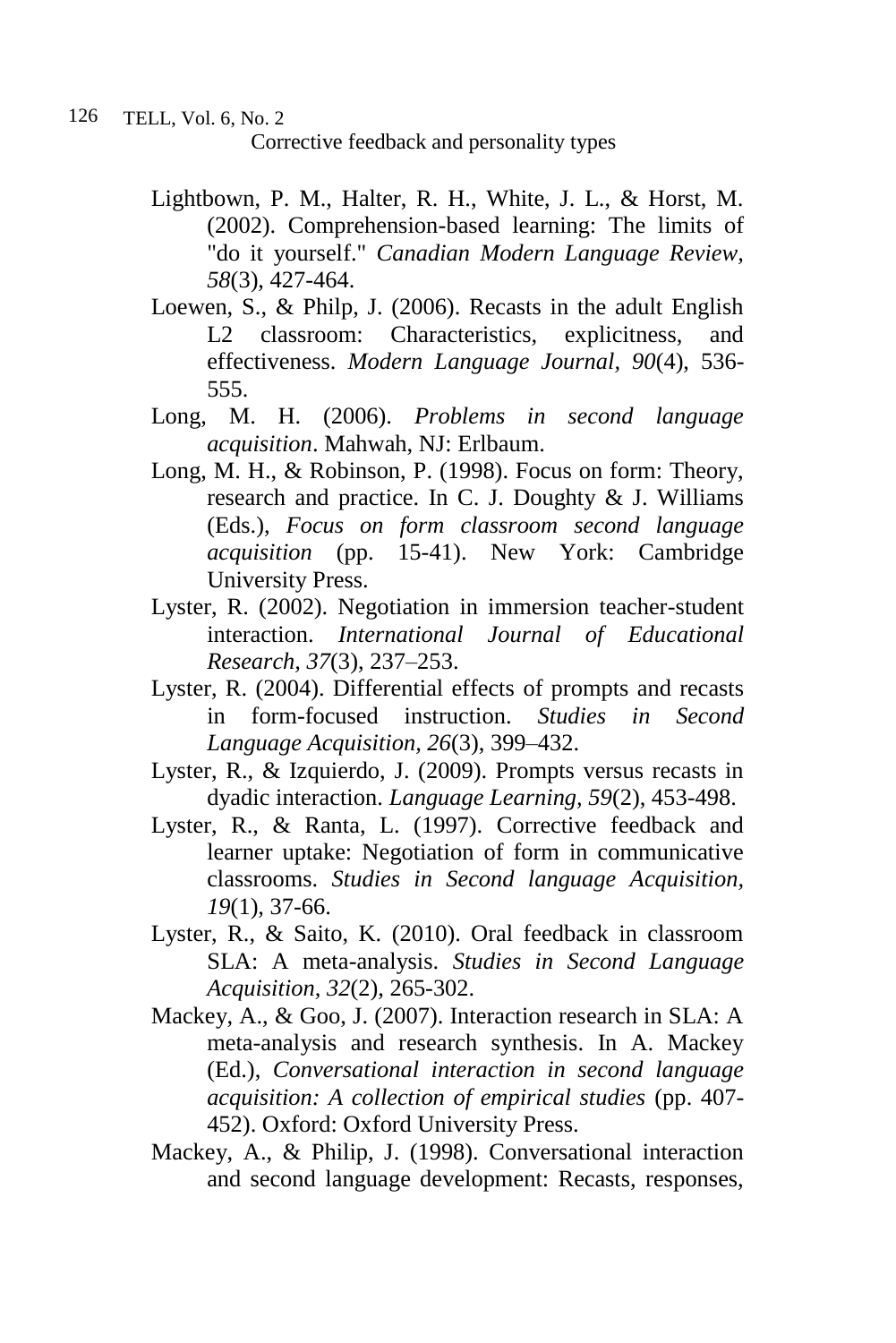and red herrings? *Modern Language Journal, 82*(3), 338-356.

- McCrae, R. R., & Costa, P. T. Jr. (1999). Toward a new generation of personality theories: Theoretical contexts for the five-factor model. In J. S. Wiggins (Ed.), *The five-factor model of personality: Theoretical perspectives* (pp. 51-87). New York: The Guilford Press.
- Muniz-Fernandez, J., & Granizo, M. (1981). Extraversionintroversion and neuroticism. *Revista de Psicologia General y Aplicada, 36*(4), 627-650.
- Nicholas, H., Lightbown, P. M., & Spada, N. (2001). Recasts as feedback to language learners. *Language Learning, 51*(4), 719-758.
- Ortega, L. (2009). *Understanding second language acquisition*. London: Hodder Education.
- Ortega, L., & Long, M. H. (1997). The effects of models and recasts on object topicalization and adverb placement in L2 Spanish. *Spanish Applied Linguistics, 1*(1), 65-86.
- Russell, J., & Spada, N. (2006). The effectiveness of corrective feedback for second language acquisition: A meta-analysis of the research. In J. Norris & L. Ortega (Eds.), *Synthesizing research on language learning and teaching* (pp. 133-164). Amsterdam: Benjamins.
- Schmidt, R. (1990). The role of consciousness in second language learning. *Applied Linguistics, 11*(2), 129-158.
- Sharp, A. (2008). Personality and second language learning. *Asian Social Science, 4*(11)*,* 17-25.
- Sheen, Y. (2004). Corrective feedback and learner uptake in communicative classrooms across instructional settings. *Language Teaching Research, 8*(3), 263-300.
- Sheen, Y. (2006). Exploring the relationship between characteristics of recasts and learner uptake. *Language Teaching Research*, *10*(4), 361-392.
- Sheen, Y. (2007). The effects of corrective feedback, language aptitude, and learner attitudes on the acquisition of English articles. In A. Mackey (Ed.),